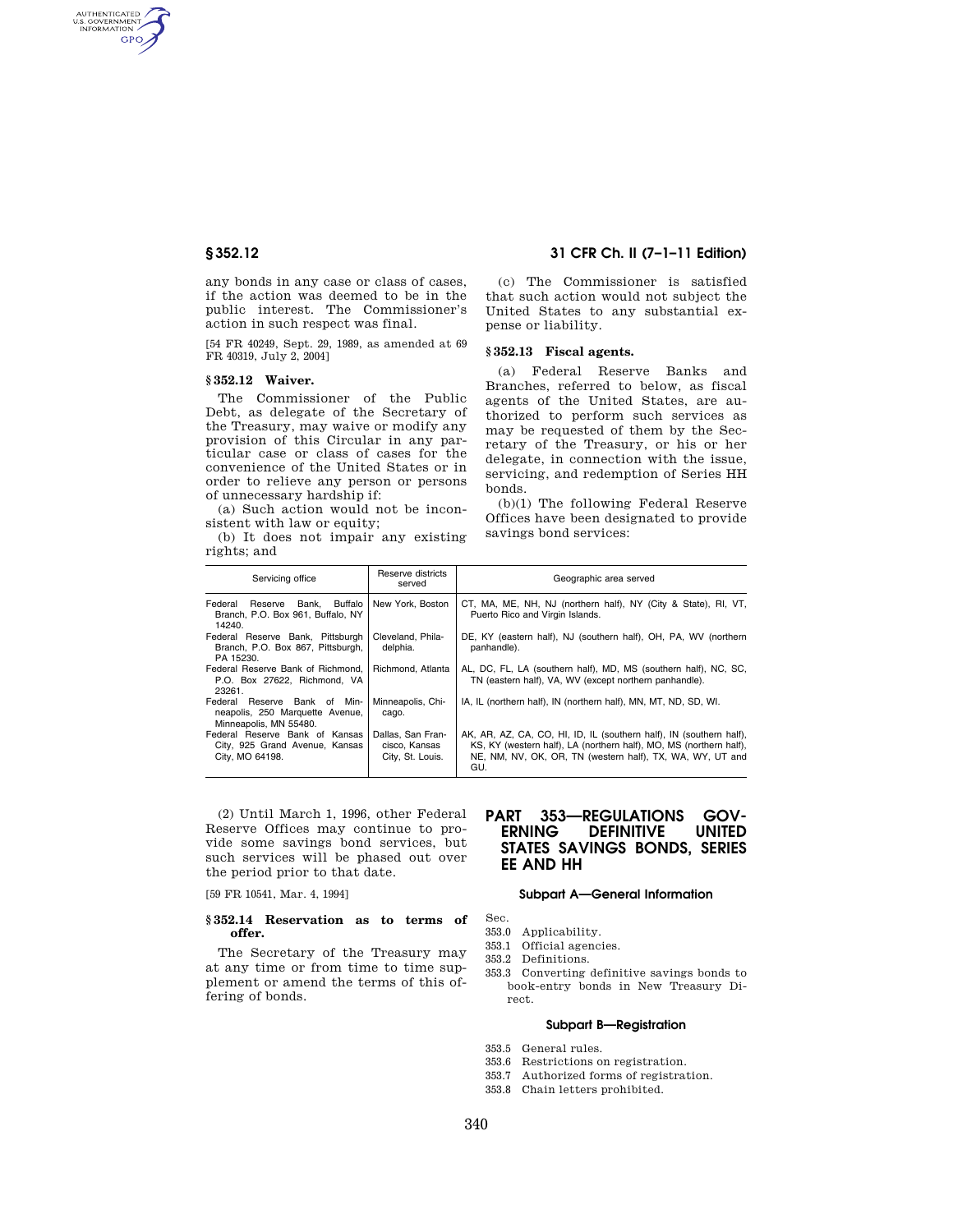# **Fiscal Service, Treasury Pt. 353**

### **Subpart C—Limitations on Annual Purchases**

- 353.10 Amounts which may be purchased.
- 353.11 Computation of amount.
- 353.12 Disposition of excess. 353.13 Employee plans—Conditions of eligi-

## **Subpart D—Limitations on Transfer or Pledge**

- 353.15 Transfer.
- 353.16 Pledge.

bility.

## **Subpart E—Judicial Proceedings**

- 353.20 General.
- 353.21 Payment to judgment creditors.
- 353.22 Payment or reissue pursuant to judg-
- ment.
- 353.23 Evidence.
- 353.24 Payment pursuant to judicial or administrative forfeiture.

## **Subpart F—Relief for Loss, Theft, Destruction, Mutilation, Defacement, or Nonreceipt of Bonds**

- 353.25 General.
- 353.26 Application for relief—After receipt of bond.
- 353.27 Application for relief—Nonreceipt of bond.
- 353.28 Recovery or receipt of bond before or after relief is granted.
- 353.29 Adjudication of claims.

#### **Subpart G—Interest**

- 353.30 Series EE bonds.
- 353.31 Series HH bonds.

# **Subpart H—General Provisions for Payment**

- 353.35 Payment (redemption).
- 353.36 Payment during life of sole owner.
- 353.37 Payment during lives of both coowners.
- 353.38 Payment during lifetime of owner of beneficiary bond.
- 353.39 Surrender for payment.
- 353.40 Special provisions for payment.
- 353.41 Partial redemption.
- 353.42 Nonreceipt or loss of check issued in payment.
- 353.43 Effective date of request for payment. 353.44 Withdrawal of request for payment.

#### **Subpart I—Reissue and Denominational Exchange**

- 353.45 General.
- 353.46 Effective date of request for reissue.
- 353.47 Authorized reissue—during lifetime.
- 353.48 Restrictions on reissue.
- 353.49 Correction of errors.
- 353.50 Change of name.
- 353.51 Requests for reissue. **Subpart J—Certifying Officers**
- 
- 353.55 Individuals authorized to certify.
- 353.56 General instructions and liability.
- 353.57 When a certifying officer may not certify.

353.58 Forms to be certified.

## **Subpart K—Minors, Incompetents, Aged Persons, Absentees, et al.**

- 353.60 Payment to representative of an estate.
- 353.61 Payment after death.
- 353.62 Payment to minors.
- 353.63 Payment to a parent or other person on behalf of a minor.
- 353.64 Payment, reinvestment, or exchange—voluntary guardian of an incapacitated person.
- 353.65 Reissue.

#### **Subpart L—Deceased Owner, Coowner or Beneficiary**

- 353.70 General rules governing entitlement.
- 353.71 Decedent's estate
- 353.72 [Reserved]
	- **Subpart M—Fiduciaries**
- 353.75 Payment or reissue during the existence of the fiduciary estate.
- 353.76 Payment or reissue after termination of the fiduciary estate.
- 353.77 Exchanges by fiduciaries.

## **Subpart N—Private Organizations (Corporations, Associations, Partnerships, et cetera) and Governmental Agencies, Units and Officers**

- 353.80 Payment to corporations or unincorporated associations.
- 353.81 Payment to partnerships.
- 353.82 Reissue or payment to successors of corporations, unincorporated associations, or partnerships.
- 353.83 Reissue or payment on dissolution of corporation or partnership.
- 353.84 Payment to certain institutions.
- 353.85 Reissue in name of trustee or agent
- for reinvestment purposes. 353.86 Reissue upon termination of invest-
- ment agency. 353.87 Payment to governmental agencies,
- units, or their officers.

#### **Subpart O—Miscellaneous Provisions**

- 353.90 Waiver of regulations.
- 353.91 Additional requirements; bond of indemnity.
- 353.92 Supplements, amendments, or revisions.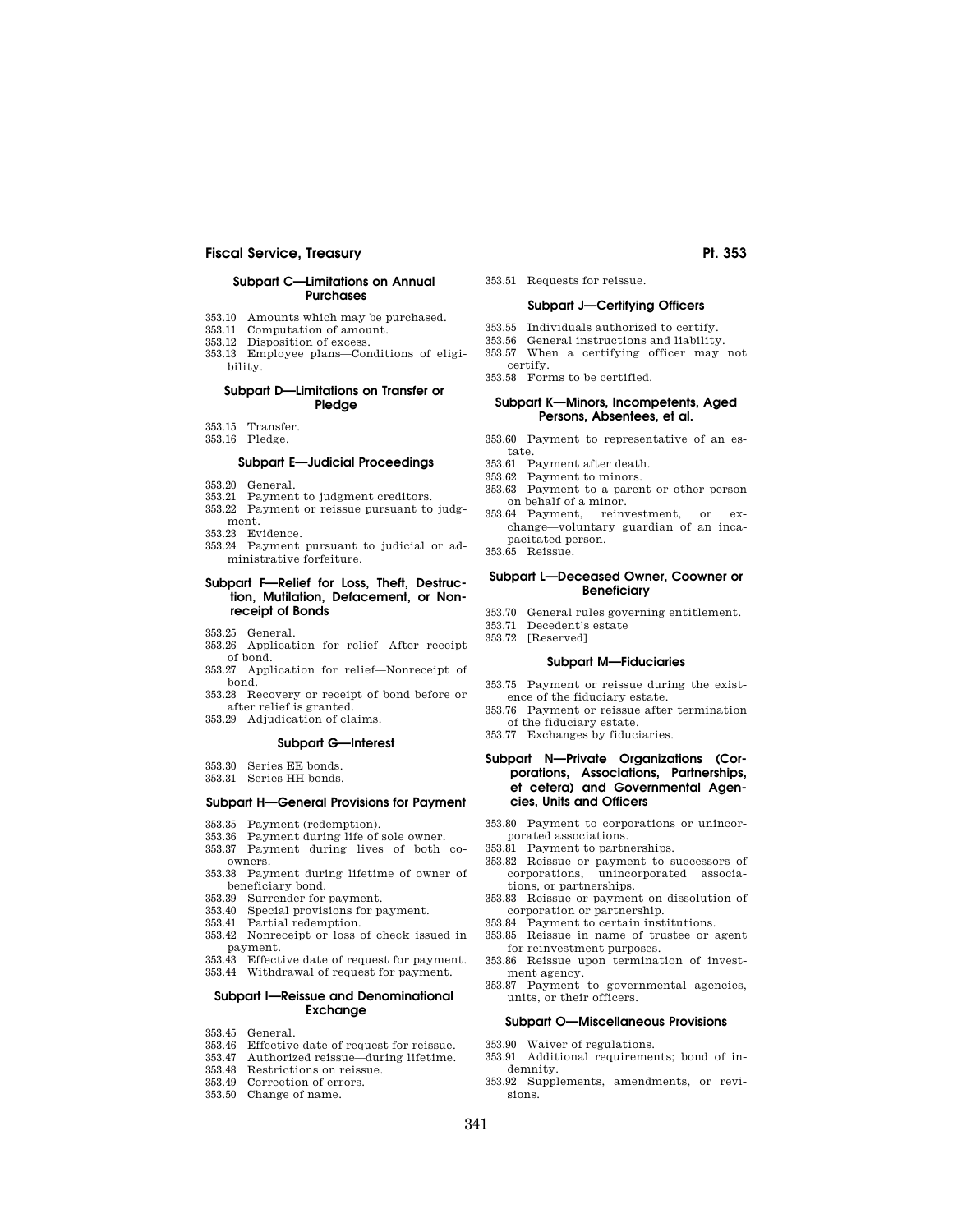AUTHORITY: 5 U.S.C. 301; 12 U.S.C. 391; 31 U.S.C. 3105, 3125.

SOURCE: 44 FR 76441, Dec. 26, 1979, unless otherwise noted.

# **Subpart A—General Information**

## **§ 353.0 Applicability.**

(a) The regulations in this part govern definitive (paper) Series EE savings bonds that have not been converted to book-entry bonds through New Treasury Direct and definitive Series HH savings bonds. These bonds bear issue dates of January 1, 1980, or thereafter.

(b) The regulations in 31 CFR part 315 govern all other definitive United States Savings Bonds and Savings Notes.

(c) The regulations in 31 CFR part 363 govern Series EE savings bonds that were originally issued as book-entry bonds in New Treasury Direct and Series EE savings bonds that were con-

**§ 353.0 31 CFR Ch. II (7–1–11 Edition)** 

verted to book-entry bonds through New Treasury Direct.

[68 FR 24805, May 8, 2003, as amended at 70 FR 14941, Mar. 23, 2005]

#### **§ 353.1 Official agencies.**

(a) The Bureau of the Public Debt of the Department of the Treasury is responsible for administering the Savings Bonds Program. Authority to process transactions has been delegated to Federal Reserve Banks and Branches in the list in paragraph (b) of this section, as fiscal agents of the United States.

(b) Communications concerning transactions and requests for forms should be addressed to:

(1) A Federal Reserve Bank or Branch in the list below; the Bureau of the Public Debt, 200 Third Street, Parkersburg, WV 26101; or the Bureau of the Public Debt, Washington, DC 20226.

(2)(i) The following Federal Reserve Offices have been designated to provide savings bond services:

| Servicing office                                                                          | Reserve districts<br>served                            | Geographic area served                                                                                                                                                                 |
|-------------------------------------------------------------------------------------------|--------------------------------------------------------|----------------------------------------------------------------------------------------------------------------------------------------------------------------------------------------|
| Reserve Bank, Buffalo<br>Federal<br>Branch, P.O. Box 961, Buffalo, NY<br>14240.           | New York, Boston                                       | CT, MA, ME, NH, NJ (northern half), NY (City & State), RI, VT,<br>Puerto Rico and Virgin Islands.                                                                                      |
| Federal Reserve Bank, Pittsburgh<br>Branch, P.O. Box 867, Pittsburgh,<br>PA 15230.        | Cleveland, Phila-<br>delphia.                          | DE, KY (eastern half), NJ (southern half), OH, PA, WV (northern<br>panhandle).                                                                                                         |
| Federal Reserve Bank of Richmond.<br>P.O. Box 27622. Richmond. VA<br>23261.               | Richmond, Atlanta                                      | AL, DC, FL, LA (southern half), MD, MS (southern half), NC, SC,<br>TN (eastern half), VA, WV (except northern panhandle).                                                              |
| Federal Reserve Bank of Min-<br>neapolis, 250 Marquette Avenue,<br>Minneapolis, MN 55480. | Minneapolis, Chi-<br>cago.                             | IA, IL (northern half), IN (northern half), MN, MT, ND, SD, WI.                                                                                                                        |
| Federal Reserve Bank of Kansas<br>City, 925 Grand Avenue, Kansas<br>City, MO 64198.       | Dallas, San Fran-<br>cisco, Kansas<br>City, St. Louis. | AK, AR, AZ, CA, CO, HI, ID, IL (southern half), IN (southern half),<br>KS, KY (western half), LA (northern half), MO, NE, NM, NV, OK,<br>OR, TN (western half), TX, WA, WY, UT and GU. |

(ii) Until March 1, 1996, other Federal Reserve Offices may continue to provide some savings bond services, but such services will be phased out over the period prior to that date.

(c) Notices and documents must be filed with the agencies referred to above and as indicated in these regulations.

[44 FR 76441, Dec. 26, 1979, as amended at 59 FR 10541, Mar. 4, 1994]

#### **§ 353.2 Definitions.**

(a) *Bond, or Series EE or HH savings bond,* as used in this part, means a definitive United States Savings Bond of Series EE or HH.

(b) *Converted bond* means a savings bond originally issued as a definitive bond that has been surrendered to us and converted to a book-entry savings bond to be maintained by Treasury solely as a computer record.

(c) *Incompetent* means an individual who is incapable of handling his or her business affairs because of a legal, mental or medical disability, except that a minor is not an incompetent solely because of age.

(d) *Inscription* means the information that is printed on the face of the bond.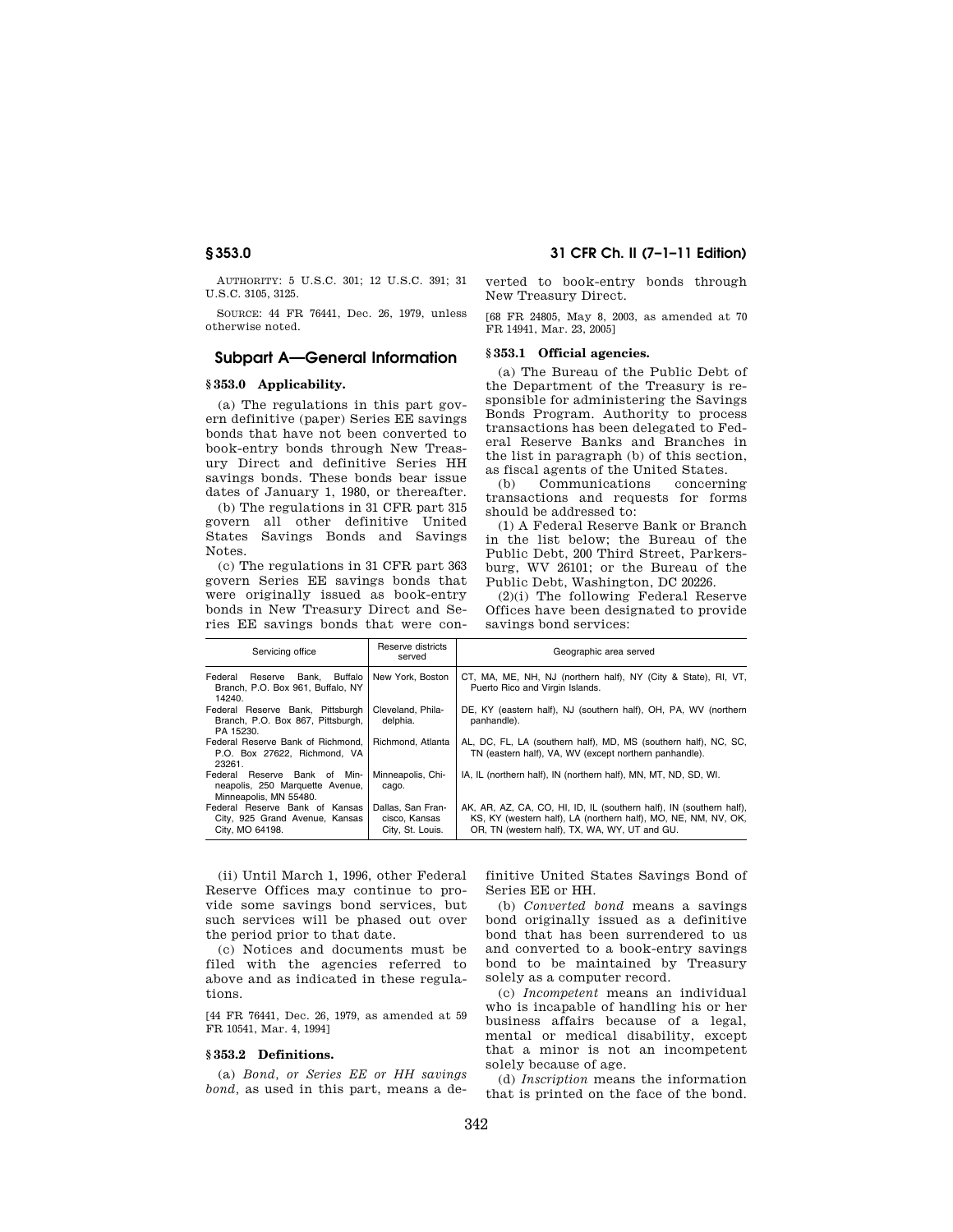(e) *Issuing agent* means an organization that has been qualified under the provisions of Department of the Treasury Circular, Public Debt Series No. 4– 67, current revision (31 CFR part 317), to issue savings bonds.

(f) *Paying agent* means a financial institution that has been qualified under the provisions of Department of the Treasury Circular No. 750, current revision (31 CFR part 321), to make payment of savings bonds.

(g) *Payment* means redemption, unless otherwise indicated by context.

(h) *Person* means any legal entity including, but without limitation, an individual, corporation (public or private), partnership, unincorporated association, or fiduciary estate.

(i) *Personal trust estates* means trust estates established by natural persons in their own right for the benefit of themselves or other natural persons in whole or in part, and common trust funds comprised in whole or in part of such trust estates.

(j) *Registration* means that the names of all persons named on the bond and the taxpayer identification number (TIN) of the owner, first-named coowner, or purchaser of a gift bond are maintained on our records.

(k) *Reissue* means the cancellation and retirement of a bond and the issuance of a new bond or bonds of the same series, same issue date, and same total face amount.

(l) *Representative of the estate of a minor, incompetent, aged person, absentee, et al.* means the court-appointed or otherwise qualified person, regardless of title, who is legally authorized to act for the individual. The term does not include parents in their own right, voluntary or natural guardians, or the executors or administrators of decedents' estates.

(m) *Surrender* means the actual receipt of a bond with an appropriate request for payment or reissue by either a Federal Reserve Bank or Branch, the Bureau of the Public Debt, or, if a paying agent is authorized to handle the transaction, the actual receipt of the bond and the request for payment by the paying agent.

(n) *Taxpayer identifying number* means a social security account number or an employer identification number.

(o) *Voluntary guardian* means an individual who is recognized as authorized to act for an incompetent, as provided by §353.64.

(p) *Voluntary representative* means the person qualified by the Department of the Treasury to request payment or distribution of a decedent's savings bonds pursuant to §353.71.

[44 FR 76441, Dec. 26, 1979, as amended at 68 FR 24805, May 8, 2003; 70 FR 14941, Mar. 23, 2005; 70 FR 57430, Sept. 30, 2005; 71 FR 46857, Aug. 15, 2006]

### **§ 353.3 Converting definitive savings bonds to book-entry bonds in New Treasury Direct.**

Series EE savings bonds that were originally issued as definitive bonds may be converted to book-entry bonds through New Treasury Direct, an online system for holding Treasury securities. The Web address for New Treasury Direct is *http:// www.treasurydirect.gov.* Bond owners who wish to convert their definitive savings bonds should follow online instructions for conversion. Regulations governing converted bonds are found at 31 CFR part 363.

[70 FR 14941, Mar. 23, 2005]

# **Subpart B—Registration**

## **§ 353.5 General rules.**

(a) *Registration is conclusive of ownership.* Savings bonds are issued only in registered form. The registration must express the actual ownership of, and interest in, the bond. The registration is conclusive of ownership, except as provided in §353.49.

(b) *Requests for registration.* Registrations requested must be clear, accurate and complete, conform substantially with one of the forms set forth in this subpart, and include the taxpayer identifying number of the owner or firstnamed coowner. The taxpayer identifying number of the second-named coowner or beneficiary is not required but its inclusion is desirable. The registration of all bonds owned by the same person, organization, or fiduciary should be uniform with respect to the name of the owner and any description of the fiduciary capacity. An individual should be designated by the name he or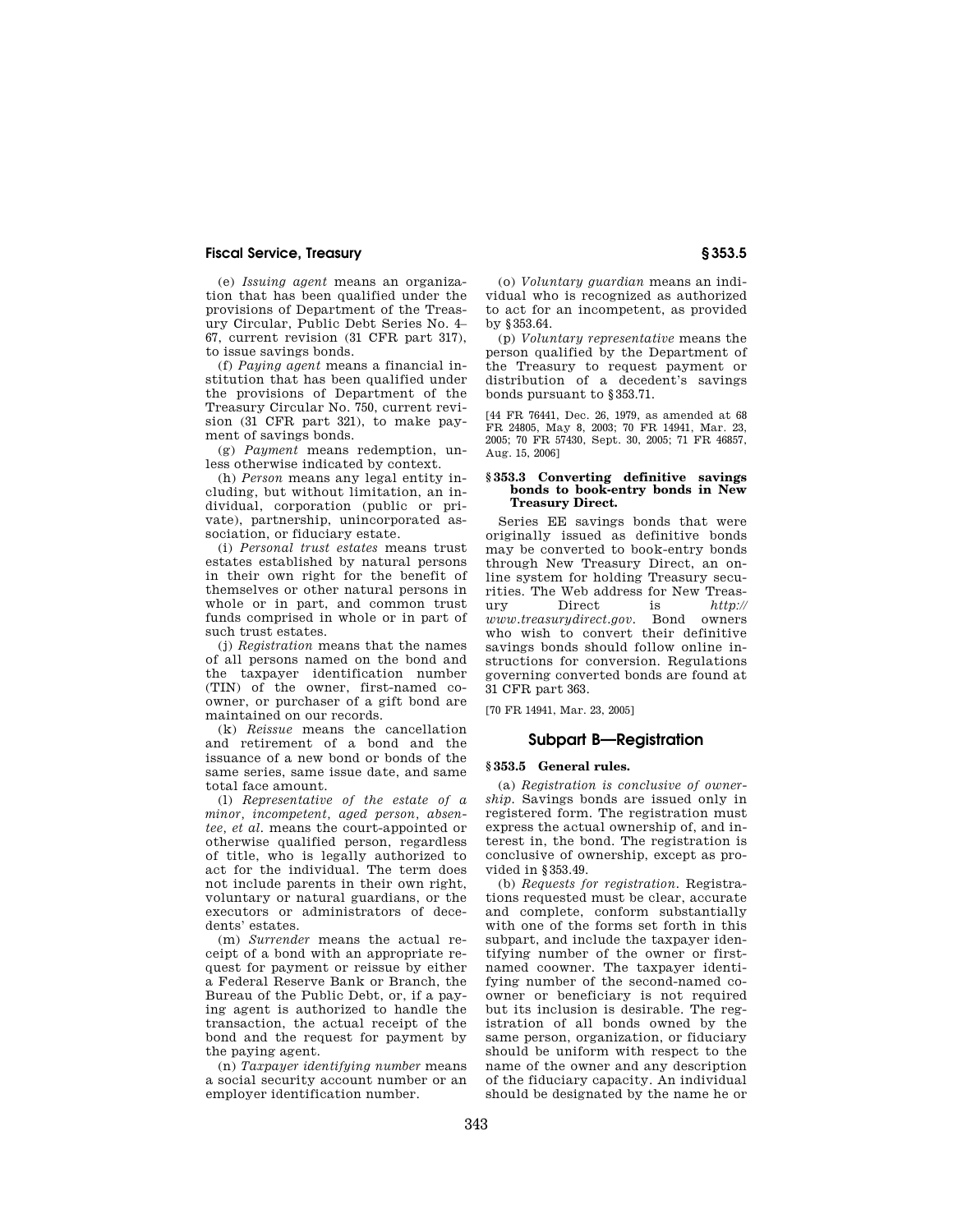she is ordinarily known by or uses in business, including at least one full given name. The name may be preceded or followed by any applicable title, such as *Miss, Mr., Mrs., Ms., Dr., Rev., M.D.,* or *D.D..* A suffix, such as *Sr.* or *Jr.,* must be included when ordinarily used or when necessary to distinguish the owner from another member of his family. A married woman's own given name, not that of her husband, must be used; for example, *Mary A. Jones* or *Mrs. Mary A. Jones,* NOT *Mrs. Frank B. Jones.* The address must include, where appropriate, the number and street, route, or any other local feature, city, State, and ZIP Code.

(c) *Registration of bonds purchased as gifts.* If the bonds are purchased as gifts, awards, prizes, etc., and the taxpayer identifying number of the intended owners is not known, the purchaser's number must be furnished. Bonds so inscribed will not be associated with the purchaser's own holdings. Bonds so registered will not be associated with the purchaser's own holdings. If the purchaser so requests, a bond may be inscribed to provide a "Mail to" instruction, followed by a delivery name and address. No rights of ownership are conferred on such designee.

[44 FR 76441, Dec. 26, 1979, as amended at 55 FR 575, Jan. 5, 1990; 71 FR 46857, Aug. 15, 2006]

#### **§ 353.6 Restrictions on registration.**

(a) *Natural persons.* Only an individual in his or her own right may be designated as coowner or beneficiary along with any other individual, whether on original issue or reissue, except as provided in §353.7(f).

(b) *Residence.* The designation of an owner or first-named coowner is restricted, on original issue only, to persons (whether individuals or others) who are:

(1) Residents of the United States, its territories or possessions, or the Commonwealth of Puerto Rico;

(2) Citizens of the United States residing abroad;

(3) Civilian employees of the United States or members of its armed forces, regardless of their residence or citizenship; and

(c) *Nonresident aliens.* A nonresident alien may be designated co-owner or

# **§ 353.6 31 CFR Ch. II (7–1–11 Edition)**

beneficiary or, on authorized reissue, owner, unless the nonresident alien is a resident of an area with respect to which the Department of the Treasury restricts or regulates the delivery of checks drawn against funds of the United States or its agencies or instrumentalities. See Department of the Treasury Circular No. 655, current revision (31 CFR part 211). Registration is not permitted in any form which includes the name of any alien who is a resident of any restricted area.

(d) *Minors.* (1) Minors may purchase with their wages, earnings, or other funds belonging to them and under their control bonds registered in their names alone or with a coowner or beneficiary.

(2) Bonds purchased by another person with funds belonging to a minor not under legal guardianship or similar fiduciary estate must be registered, without a coowner or beneficiary, in the name of the minor or a natural guardian on behalf of a minor.

(3) Bonds purchased with funds of another may be registered to name the minor as owner, coowner, or beneficiary. If the minor is under legal guardianship or similar fiduciary estate, the registration must include an appropriate reference to it.

(4) Bonds purchased as a gift to a minor under a gift-to-minors statute must be registered as prescribed by the statute and no coowner or beneficiary may be named.

(5) Bonds purchased by a representative of a minor's estate must be registered in the name of the minor and must include in the registration an appropriate reference to the guardianship or similar fiduciary estate. Bonds purchased by a representative of the estates of two or more minors, even though appointed in a single proceeding, must be registered in the name of each minor separately with appropriate reference to the guardianship or similar fiduciary estate.

(e) *Incompetents.* Bonds may be registered to name as owner, coowner, or beneficiary an incompetent for whose estate a guardian or similar representative has been appointed, except that a coowner or beneficiary may not be named on bonds purchased with funds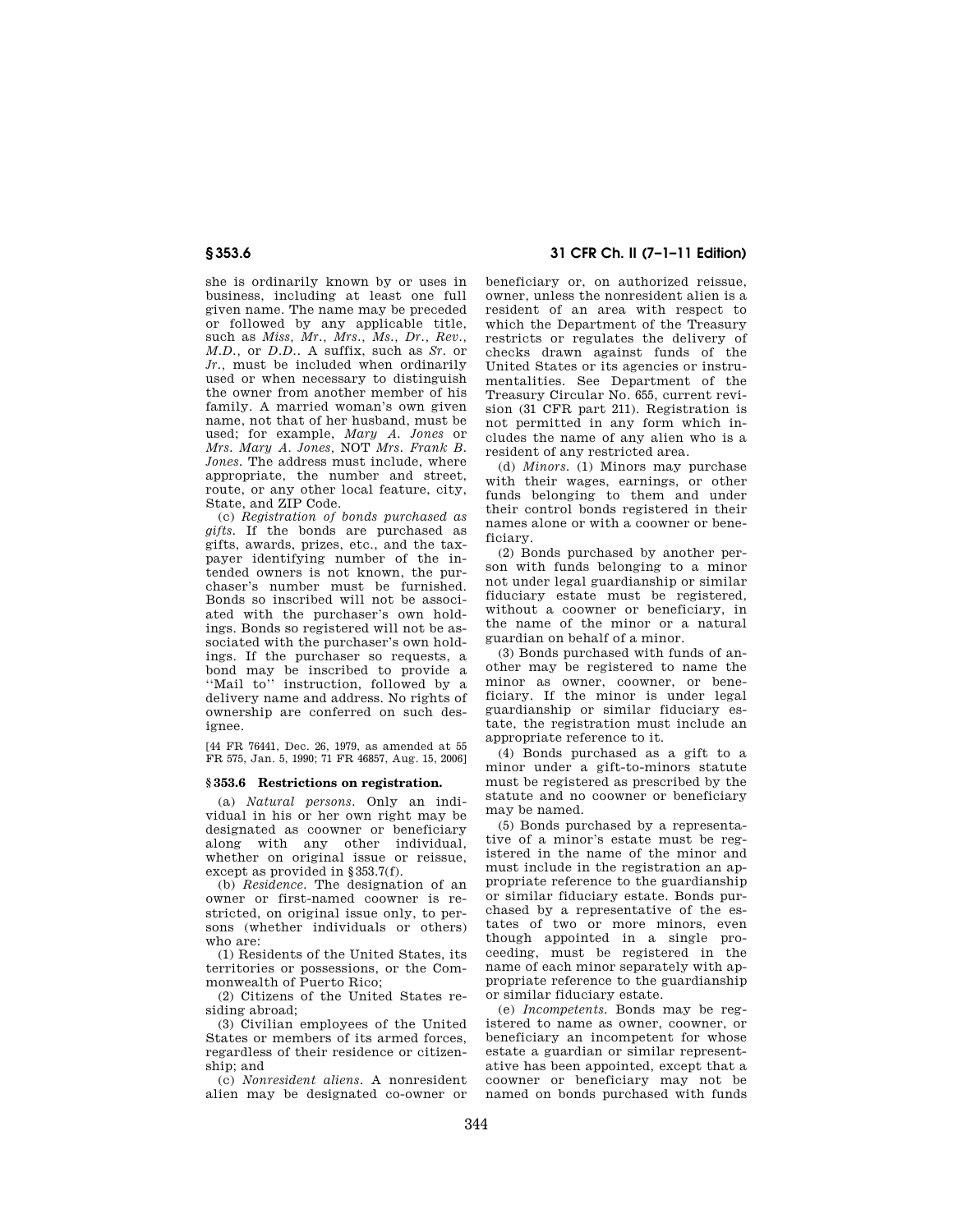belonging to the incompetent. The registration must include appropriate reference to the guardianship or similar fiduciary estate. Bonds should not be registered in the name of an incompetent unless there is a representative for his or her estate, except as provided in §353.64.

[44 FR 76441, Dec. 26, 1979, as amended at 63 FR 64551, Nov. 20, 1998; 75 FR 52460, Aug. 26, 2010]

# **§ 353.7 Authorized forms of registration.**

Subject to any limitations or restrictions contained in these regulations on the right of any person to be named as owner, coowner, or beneficiary, bonds should be registered as indicated below. A savings bond registered in a form not substantially in agreement with one of the forms authorized by this subpart is not considered validly issued.

(a) *Natural persons.* A bond may be registered in the names of individuals in their own right, but only in one of the forms authorized by this paragraph.

(1) *Single ownership form.* A bond may be registered in the name of one individual. Example:

John A. Jones 123–45–6789.

(2) *Coownership form.* A bond may be registered in the names of two individuals in the alternative as coowners. The form of registration ''A and B'' is not authorized. Examples:

John A. Jones 123–45–6789 or Ella S. Jones 987–65–4321.

John A. Jones 123–45–6789 or (Miss, Ms. or Mrs.) Ella S. Jones.

Ella S. Jones 987–65–4321 or John A. Jones.

(3) *Beneficiary form.* A bond may be registered in the name of one individual payable on death to another. ''Payable on death to'' may be abbreviated to ''P.O.D.'' Examples:

John A. Jones 123–45–6789 payable on death to Mrs. Ella S. Jones.

John A. Jones 123–45–6789 P.O.D. Ella S. Jones 987–65–4321.

(b) *Fiduciaries (including legal guardians and similar representatives, certain custodians, natural guardians, executors, administrators, and trustees)*—(1) *General.* A bond may be registered in the name of any person or persons or any organization acting as fiduciary of a single fiduciary estate, but not where the fiduciary will hold the bond merely or principally as security for the performance of a duty, obligation, or service. Registration should conform to a form authorized by this paragraph. A coowner or beneficiary may be named only in accordance with the applicable provisions of §353.6 (c) and (d). A common trust fund established and maintained by a financial institution authorized to act as a fiduciary will be considered a single fiduciary estate within the meaning of these regulations.

(2) *Legal guardians, conservators, similar representatives, certain custodians.* A bond may be registered in the name and title or capacity of the legally appointed or authorized representative of the estate of a minor, incompetent, aged or infirm person, absentee, et al., or in the name of that individual followed by an appropriate reference to the estate. Examples:

- Tenth National Bank, guardian (or conservator, trustee, etc.) of the estate of George N. Brown 123–45–6789, a minor (or an incompetent, aged person, infirm person, or absentee).
- Henry C. Smith, conservator of the estate of John R. White 123–45–6789, an adult, pursuant to Sec. 633.572 of the Iowa Code.
- John F. Green 123–45–6789, a minor (or an incompetent) under custodianship by designation of the Veterans Administration.
- Frank M. Redd 123–45–6789, an incompetent for whom Eric A. Redd has been designated trustee by the Department of the Army pursuant to 37 U.S.C. 602.
- Arnold A. Ames, as custodian for Barry B. Bryan 123–45–6789, under the California Uniform Gifts to Minors Act.
- Thomas J. Reed, as custodian for Lawrence W. Reed 123–45–6789, a minor, under laws of Georgia.
- Richard A. Rowe 123–45–6789, for whom Reba L. Rowe is representative payee for social security benefits (or black lung benefits, as the case may be). (If the beneficiary is a minor, the words ''a minor'' should appear immediately after the social security number.)
- Henry L. Green 123–45–6789 or George M. Brown, a minor under legal guardianship of the Tenth National Bank.
- Henry L. Green 123–45–6789 P.O.D. George M. Brown, a minor under legal guardianship of the Tenth National Bank.
- Redd State Hospital and School, selected payee for John A. Jones 123–45–6789, a Civil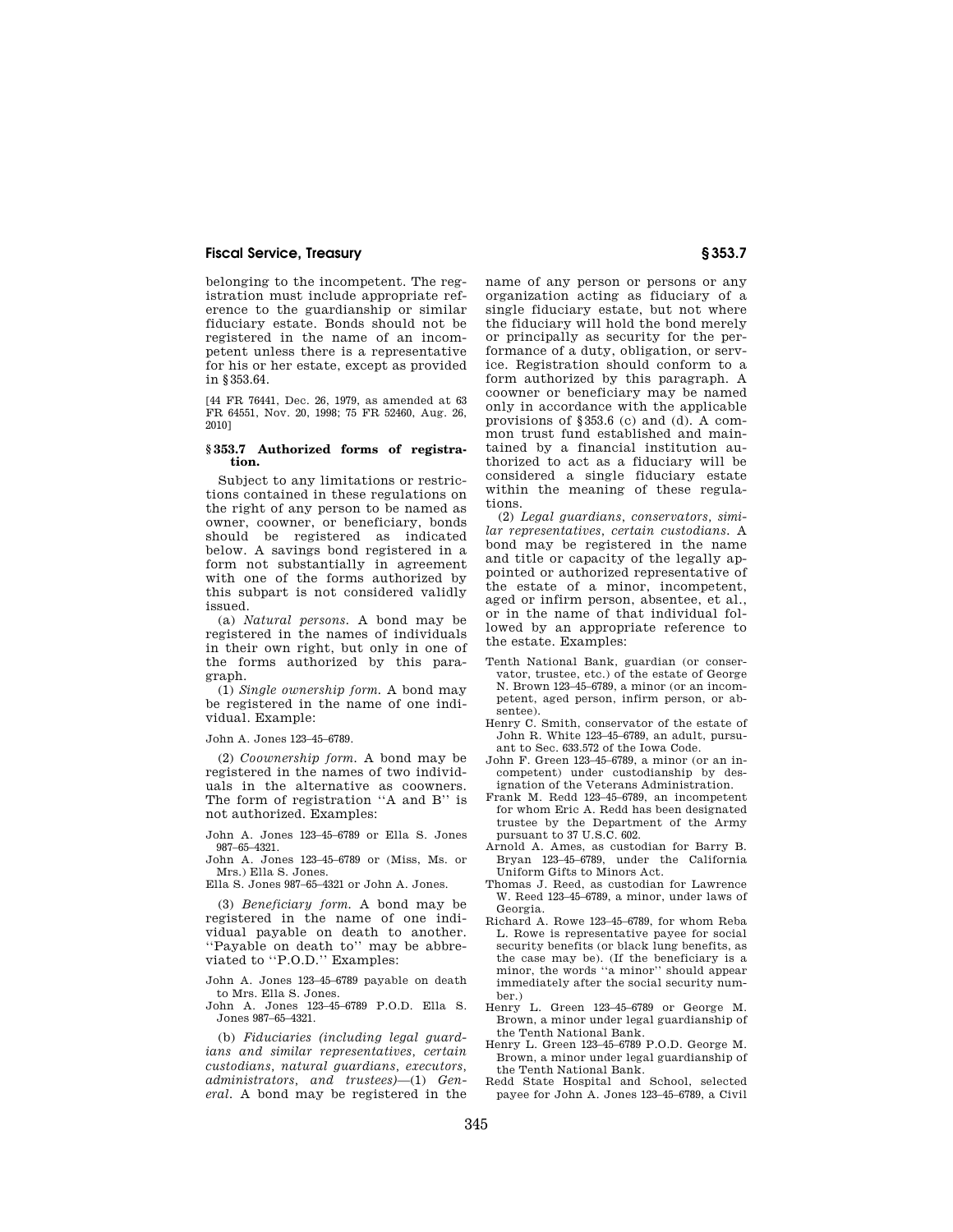Service annuitant, pursuant to 5 U.S.C. 8345(e).

(3) *Natural guardians.* A bond may be registered in the name of either parent (natural and adoptive) of a minor, as natural guardian. The registration of a bond in this form is considered as establishing a fiduciary relationship. A coowner or beneficiary may be named but only if the funds used to purchase the bonds do not belong to the minor. Examples:

John A. Jones, as natural guardian for Henry M. Jones 123–45–6789.

Melba Smith, as natural guardian for Thelma Smith 123–45–6789 P.O.D. Bartholomew Smith.

(4) *Executors and administrators.* A bond may be registered in the name of the representative appointed by a court to act for an estate of a decedent, or in the name of an executor authorized to administer a trust under the terms of a will although not named trustee. The name and capacity of all the representatives as shown in the letters of appointment must be included in the registration and be followed by an adequate indentifying reference to the estate. Examples:

- John H. Smith and Calvin N. Jones, executors of the will (or administrators of the estate) of Robert J. Smith, deceased, 12– 3456789.
- John H. Smith, executor of the will of Robert J. Smith, deceased, in trust for Mrs. Jane L. Smith, with remainder over, 12– 3456789.

(5) *Trustees or life tenants under wills, deeds of trust, agreements, or similar instruments.* A bond may be registered in the name and title of the trustee of a trust estate, or in the name of a life tenant, followed by an adequate identifying reference to the authority governing the trust or life tenancy. Examples:

- Thomas J. White and Tenth National Bank, trustees under the will of Robert J. Smith, deceased, 12–3456789.
- Jane N. Black 123–45–6789, life tenant under the will of Robert J. Black, deceased.
- Tenth National Bank, trustee under agreement with Paul E. White, dated 2/1/80, 12– 3456789.
- Carl A. Black and Henry B. Green, trustees under agreement with Paul E. White, dated 2/1/80, 12–3456789.

# **§ 353.7 31 CFR Ch. II (7–1–11 Edition)**

#### Paul E. White, trustee under declaration of trust dated 2/1/80, 12–3456789.

(i) If the trust instrument designates by title only an officer of a board or an organization as trustee, only the title of the officer should be used. Example:

Chairman, Board of Trustees, First Church of Christ, Scientist, of Chicago, Illinois, in trust under the will of Robert J. Smith, deceased, 12–3456789.

(ii) The names of all trustees, in the form used in the trust instrument, must be included in the registration, except as follows:

(A) If there are several trustees designated as a board or they are required to act as a unit, their names may be omitted and the words ''Board of Trustees'' substituted for the word ''trustee''. Example:

Board of Trustees of Immediate Relief Trust of Federal Aid Association, under trust indenture dated 2/1/80, 12–3456789.

(B) If the trustees do not constitute a board or are not required to act as a unit, and are too numerous to be designated in the registration by names and title, some or all the names may be omitted. Examples:

- John A. Smith, Henry B. Jones, et al., trustees under the will of Edwin O. Mann, deceased, 12–3456789.
- Trustees under the will of Edwin O. Mann, deceased, 12–3456789.

(6) *Employee thrift, savings, vacation and similar plans.* A bond may be registered in the name and title, or title alone, of the trustee of an eligible employee thrift, savings, vacation or similar plan, as defined in §353.13(a). If the instrument creating the trust provides that the trustees shall serve for a limited term, their names may be omitted. Examples:

- Tenth National Bank, trustee of Pension Fund of Safety Manufacturing Company, U/A with the company, dated March 31, 1980, 12–3456789.
- Trustees of Retirement Fund of Safety Manufacturing Company, under directors' resolution adopted March 31, 1980, 12–3456789.
- County Trust company, trustee of the Employee Savings Plan of Jones Company, Inc., U/A dated January 17, 1980, 12–3456789.
- Trustee of the Employee Savings Plan of Brown Brothers, Inc., U/A dated January 20, 1980, 12–3456789.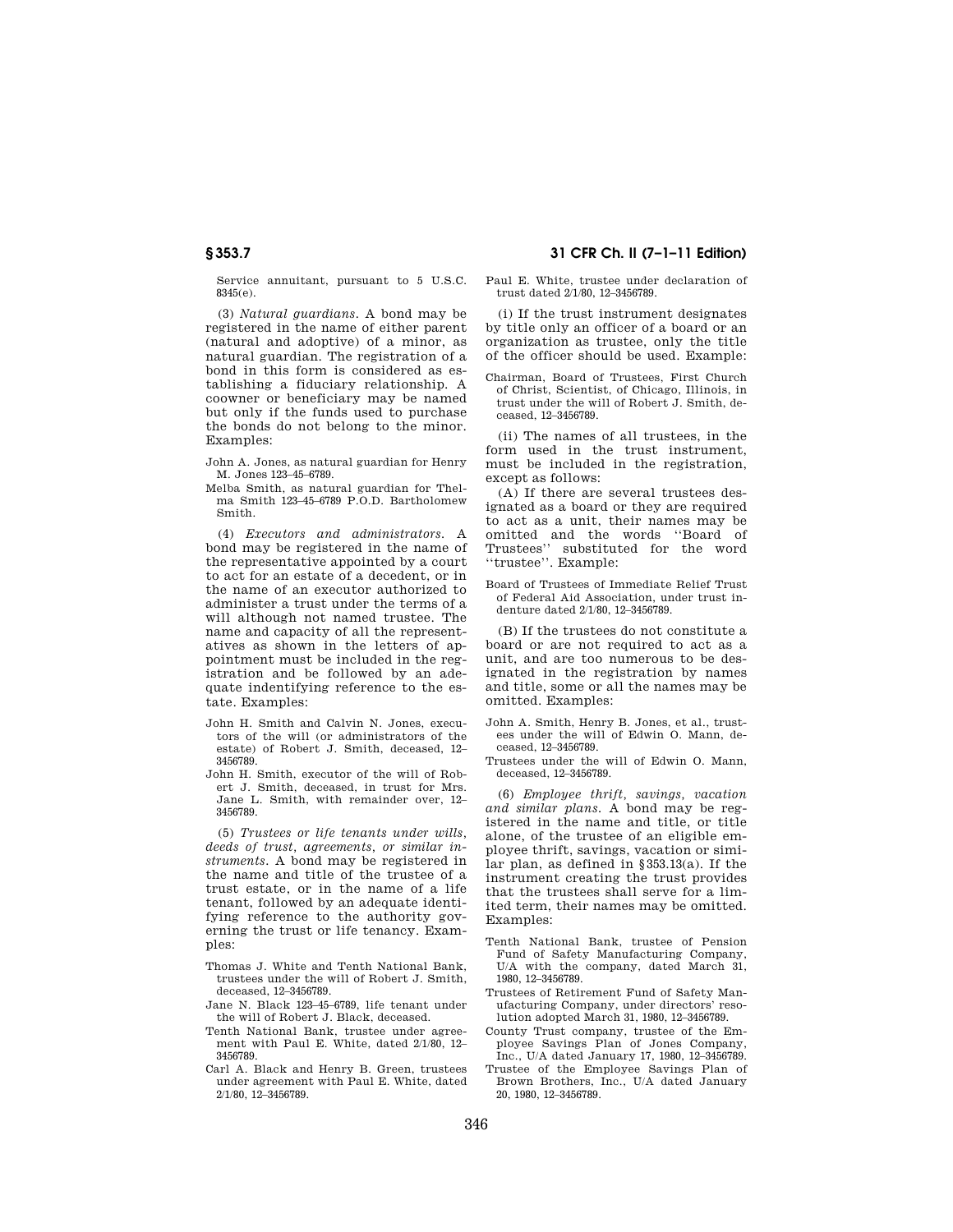(7) *Funds of lodges, churches, societies, or similar organizations.* A bond may be registered in the title of the trustees, or a board of trustees, holding funds in trust for a lodge, church, or society, or similar organization, whether or not incorporated. Examples:

- Trustees of the First Baptist Church, Akron, OH, acting as a Board under section 15 of its bylaws, 12–3456789.
- Trustees of Jamestown Lodge No. 1000, Benevolent and Protective Order of Elks, under section 10 of its bylaws, 12–3456789.
- Board of Trustees of Lotus Club, Washington, IN, under Article 10 of its constitution, 12–3456789.

(8) *Investment agents for religious, educational, charitable and non-profit organizations.* A bond may be registered in the name of a bank, trust company, or other financial institution, or an individual, as agent under an agreement with a religious, educational, charitable or non-profit organization, whether or not incorporated, if the agent holds funds for the sole purpose of investing them and paying the income to the organization. The name and designation of the agent must be followed by an adequate reference to the agreement. Examples:

Tenth National Bank, fiscal agent U/A with the Evangelical Lutheran Church of the Holy Trinity, dated 12/28/80, 12–3456789.

Sixth Trust Company, Investment Agent

- U/A dated September 16, 1980, with Central City Post, Department of Illinois, American Legion, 12–3456789.
- John Jones, Investment Agent U/A dated September 16, 1980, with Central City Post, Department of Illinois, American Legion, 12–3456789.

(9) *Funds of school groups or activities.*  A bond may be registered in the title of the principal or other officer of a public, private, or parochial school holding funds in trust for a student body fund or for a class, group, or activity. If the amount purchased for any one fund does not exceed \$2,500 (face amount), no reference need be made to a trust instrument. Examples:

- Principal, Western High School, in trust for the Class of 1980 Library Fund, 12–3456789.
- Director of Athletics, Western High School, in trust for Student Activities Association, under resolution adopted 5/12/80, 12–3456789.

(10) *Public corporations, bodies, or officers as trustees.* A bond may be registered in the name of a public corporation or a public body, or in the title of a public officer, acting as trustee under express authority of law, followed by an appropriate reference to the statute creating the trust. Examples:

Rhode Island Investment Commission, trustee of the General Sinking Fund under Title 35, Ch. 8, Gen. Laws of Rhode Island.

Superintendent of the Austin State Hospital Annex, in trust for the Benefit Fund under Article 3183C, Vernon's Civ. Stat. of Texas Ann.

(c) *Private organizations (corporations, associations, partnerships)*—(1) *General.*  A bond may be registered in the name of any private organization in its own right. The full legal name of the organization as set forth in its charter, articles of incorporation, constitution, partnership agreement, or other authority from which its powers are derived, must be included in the registration and may be followed by a parenthetical reference to a particular account other than a trust account.

(2) *Corporations.* A bond may be registered in the name of a business, fraternal, religious, non-profit, or other private corporation. The words ''a corporation'' must be included in he registration unless the fact of incorporation is shown in the name. Examples:

Smith Manufacturing Company, a corporation, 12–3456789.

Green and Redd, Inc., 12–3456789 (Depreciation Acct.)

(3) *Unincorporated associations.* A bond may be registered in the name of a club, lodge, society, or a similar selfgoverning association which is unincorporated. The words ''an unincorporated association'' must be included in the registration. This form of registration must not be used for a trust fund, board of trustees, a partnership, or a sole proprietorship. If the association is chartered by or affiliated with a parent organization, the name or designation of the subordinate or local organization must be given first, followed by the name of the parent organization. The name of the parent organization may be placed in parentheses and, if well known, may be abbreviated. Examples:

The Lotus Club, an unincorporated association, 12–3456789.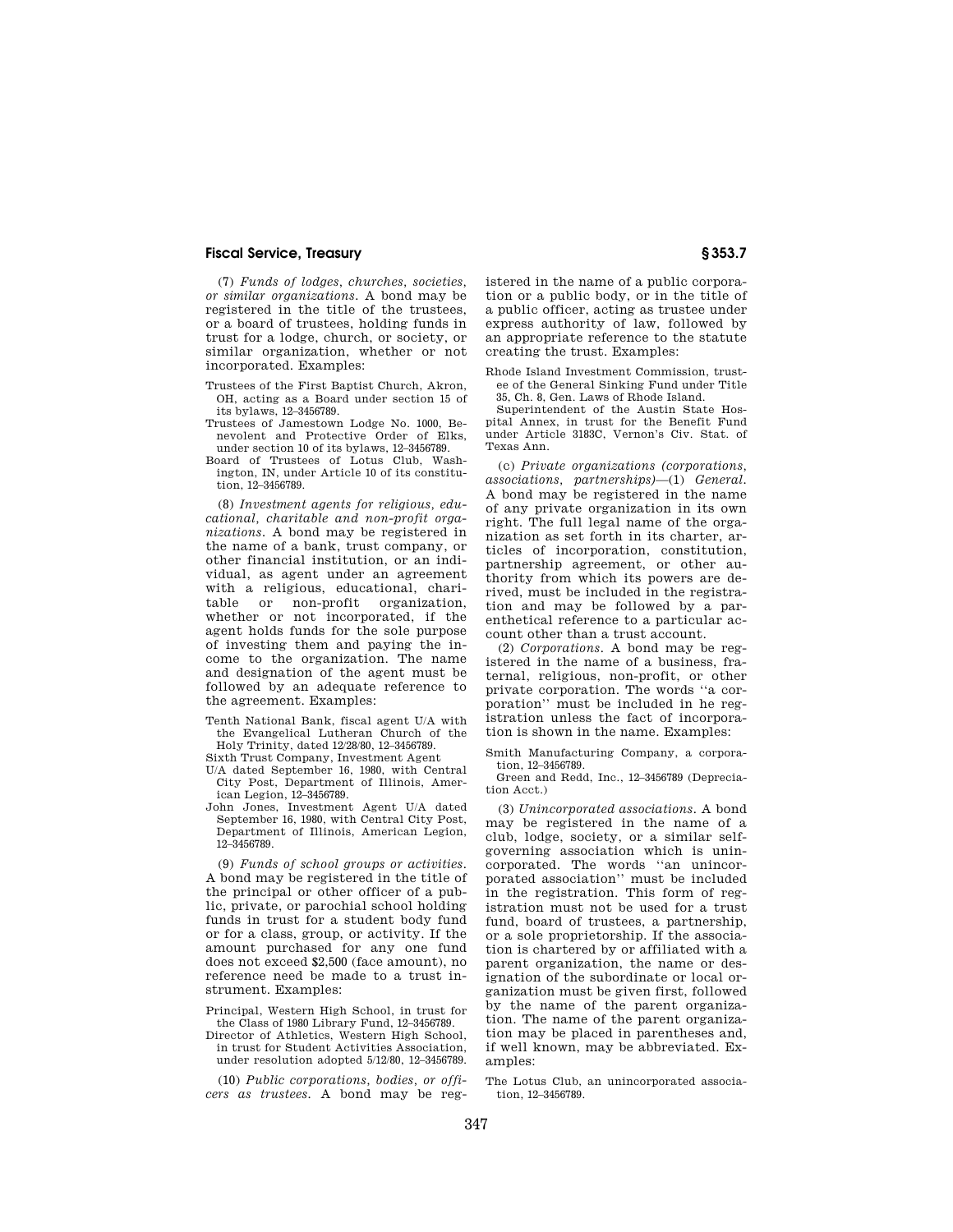Local 447, Brotherhood of Railroad Trainmen, an unincorporated association, 12– 3456789.

Eureka Lodge 317 (A.F. and A.M.), an unincorporated association, 12–3456789.

(4) *Partnerships.* A bond may be registered in the name of a partnership. The words ''a partnership'' must be included in the registration. Examples:

Smith & Jones, a partnership, 12–3456789.

Acme Novelty Company, a partnership, 12– 3456789.

(5) *Sole Proprietorships.* A bond may be registered in the name of an individual who is doing business as a sole proprietor. A reference may be made to the trade name under which the business is conducted. Example:

John Jones DBA Jones Roofing Company 123–45–6789.

(d) *Institutions (churches, hospitals, homes, schools, etc.).* A bond may be registered in the name of a church, hospital, home, school, or similar institution conducted by a private organization or by private trustees, regardless of the manner in which it is organized or governed or title to its property is held. Descriptive words, such as ''a corporation'' or ''an unincorporated association'', must not be included in the registration. Examples:

Shriners' Hospital for Crippled Children, St. Louis, MO, 12–3456789.

St. Mary's Roman Catholic Church, Albany, NY, 12–3456789.

Rodeph Shalom Sunday School, Philadelphia, PA, 12–3456789.

(e) *States, public bodies and corporations, and public officers.* A bond may be registered in the name of a State, county, city, town, village, school district, or other political entity, public body, or corporation established by law (including a board, commission, administration, authority, or agency) which is the owner or official custodian of public funds, other than trust funds, or in the full legal title of the public officer having custody of the funds. Examples:

State of Maine.

Town of Rye, NY (Street Improvement Fund).

Maryland State Highway Administration. Treasurer, City of Chicago.

**§ 353.8 31 CFR Ch. II (7–1–11 Edition)** 

(f) *The United States Treasury.* A person who desires to have a bond become the property of the United States upon his or her death may designate the United States Treasury as coowner or beneficiary. Examples:

George T. Jones 123–45–6789 or the United States Treasury.

George T. Jones 123–45–6789 P.O.D. the United States Treasury.

[44 FR 76441, Dec. 26, 1979, as amended at 71 FR 46857, Aug. 15, 2006]

#### **§ 353.8 Chain letters prohibited.**

The issuance of bonds in the furtherance of a chain letter or pyramid scheme is considered to be against the public interest and is prohibited.

# **Subpart C—Limitations on Annual Purchases**

#### **§ 353.10 Amounts which may be purchased.**

The amount of savings bonds of Series EE and HH which may be purchased and held, in the name of any one person in any one calendar year, is computed according to the provisions of §353.11 and is limited as follows:

(a) *Series EE*—(1) *General annual limitation*. \$5,000 (principal amount).

(2) *Special limitation.* \$4,000 (face amount) multiplied by the highest number of employees participating in an eligible employee plan, as defined in §353.13, at any time during the calendar year in which the bonds are issued.

(b) *Series HH*—(1) *General annual limitation.* \$20,000 (face amount).

(2) *Special limitation.* \$200,000 (face amount) for bonds received in a calendar year as gifts by an organization which at the time of purchase was an exempt organization under the terms of 26 CFR 1.501(c)(3)–1.

[44 FR 76441, Dec. 26, 1979, as amended at 68 FR 24805, May 8, 2003; 72 FR 67853, Dec. 3, 2007]

#### **§ 353.11 Computation of amount.**

(a) *General.* The purchases of bonds in the name of any person in an individual capacity are computed separately from purchases in a fiduciary capacity. A pension or retirement fund, or an investment, insurance, annuity,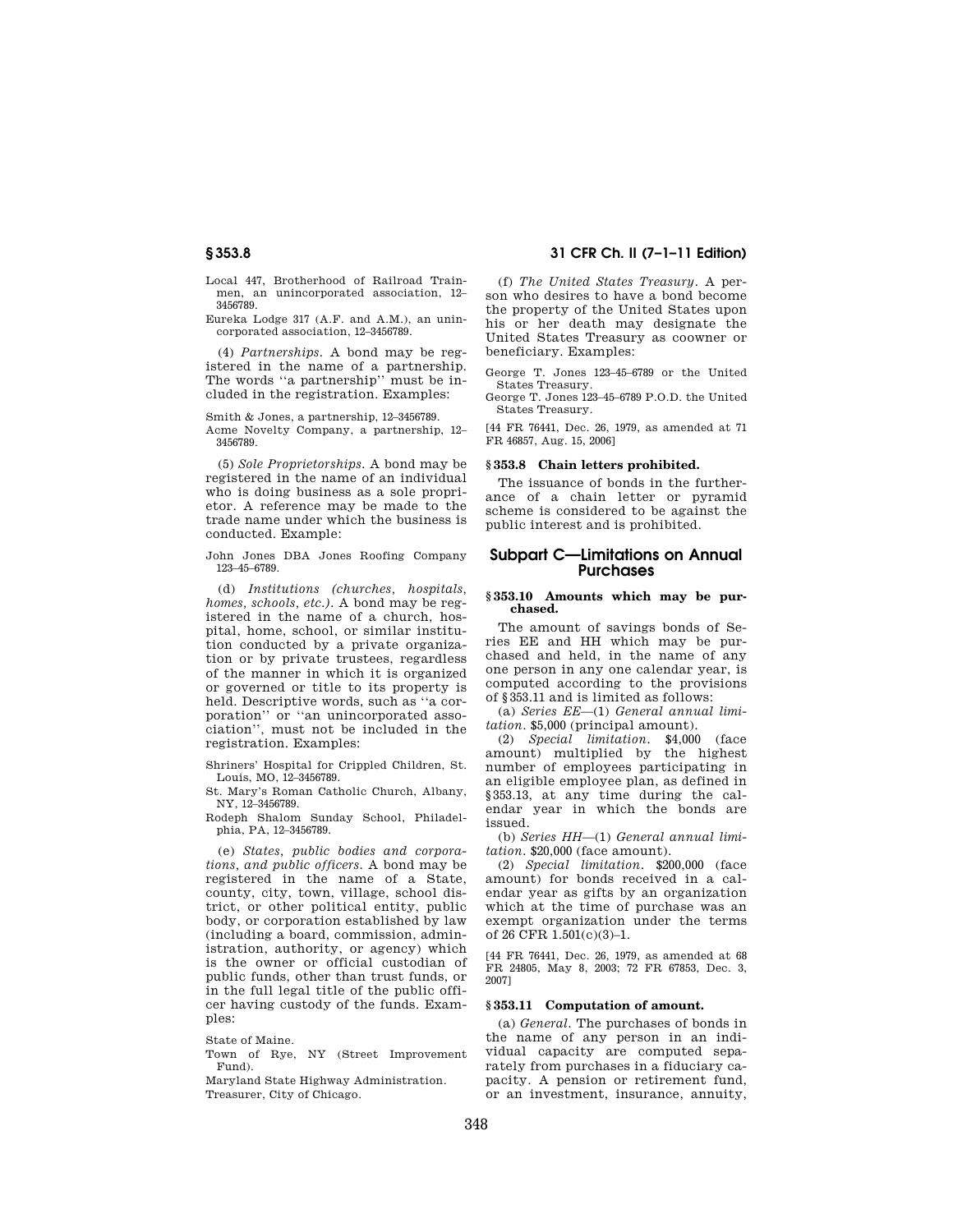or similar fund or trust is regarded as an entity, regardless of the number of beneficiaries or the manner in which their shares or interests are established, determined, or segregated.

(b) *Bonds included in computation.* In computing the purchases for each person, the following outstanding bonds are included:

(1) All bonds registered in the name of that person alone;

(2) All bonds registered in the name of the representative of the estate of that person; and

(3) All bonds registered in the name of that person as first-named coowner.

(c) *Bonds excluded from computation.*  In computing the purchases for each person, the following are excluded:

(1) Bonds on which that person is named beneficiary;

(2) Bonds to which that person has become entitled—

(i) Under §353.70 as surviving beneficiary upon the death of the registered owner;

(ii) As an heir or a legatee of the deceased owner;

(iii) By virtue of the termination of a trust or the happening of a similar event;

(3) Bonds issued in an authorized exchange or reinvestment; and

(4) Bonds that are purchased and redeemed within the same calendar year.

[44 FR 76441, Dec. 26, 1979, as amended at 68 FR 24805, May 8, 2003]

#### **§ 353.12 Disposition of excess.**

If any person at any time has savings bonds issued during any one calendar year in excess of the prescribed amount, the Bureau of the Public Debt reserves the right to take any action that it deems necessary to adjust the excess. Instructions for adjustment of the excess can be obtained by email at *savbonds@bpd.treas.gov* or by writing to Bureau of the Public Debt, Parkersburg, WV 26106–1328.

[68 FR 24805, May 8, 2003]

## **§ 353.13 Employee plans—Conditions of eligibility.**

(a) *Definition of plan.* Employee thrift, savings, vacation and similar plans are contributory plans established by the employer for the exclusive and irrevocable benefit of its employees or their beneficiaries. Each plan must afford employees the means of making regular savings from their wages through payroll deductions and provide for employer contributions to be added to these savings.

(b) *Definition of terms used in this section.* (1) The term *assets* means all the employees' contributions and assets purchased with them and the employer's contributions and assets purchased with them, as well as accretions, such as dividends on stock, the increment in value on bonds and all other income; but, notwithstanding any other provision of this section, the right to demand and receive *all assets* credited to the account of an employee shall not be construed to require the distribution of assets in kind when it would not be possible or practicable to make such a distribution; for example, Series EE bonds may not be reissued in unauthorized denominations.

(2) The word *beneficiary* means: (i) The person or persons, if any, designated by the employee in accordance with the terms of the plan to receive the benefits of the plan upon the employee's death or (ii) the estate of the employee.

(c) *Conditions of eligibility.* An employee plan must conform to the following rules in order to be eligible for the special limitation provided in §353.10.

(1) *Crediting of assets.* All assets of a plan must be credited to the individual accounts of participating employees and may be distributed only to them or their beneficiaries, except as provided in paragraph (c)(3) of this section.

(2) *Purchase of bonds.* Bonds may be purchased only with assets credited to the accounts of participating employees and only if the amount taken from any account at any time for that purpose is equal to the purchase price of a bond or bonds in an authorized denomination or denominations, and shares in the bonds are credited to the accounts of the individuals from which the purchase price was derived, in amounts corresponding with their shares. For example, if \$50 credited to the account of John Jones is commingled with funds credited to the accounts of other employees to make a total of \$5,000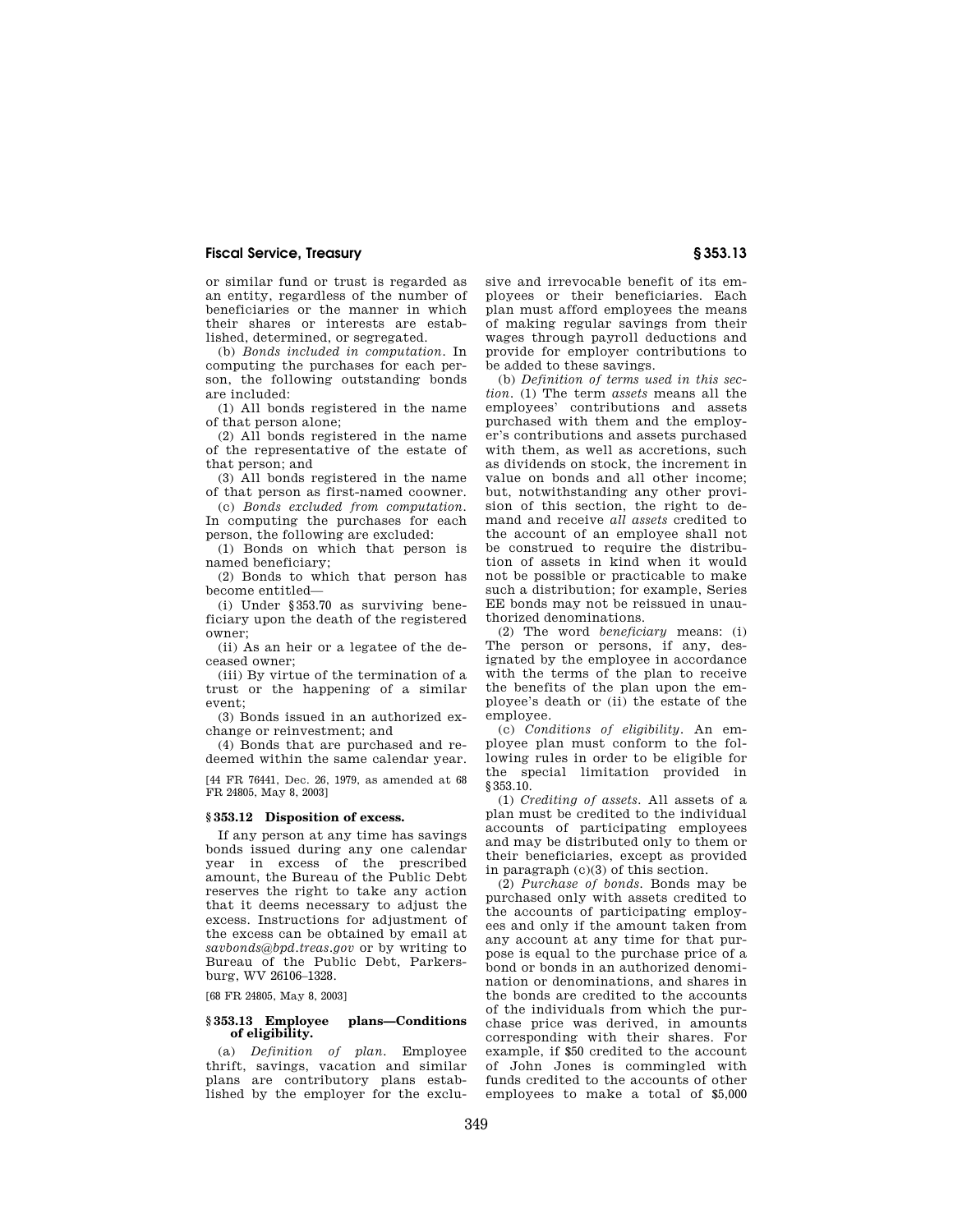with which a Series EE bond in the denomination of \$10,000 (face amount) is purchased in December 1980 and registered in the name and title of the trustee, the plan must provide, in effect, that John Jones' account be credited to show that he is the owner of a Series EE bond in the denomination of \$100 (face amount) bearing an issue date of December 1, 1980.

(3) *Irrevocable right of withdrawal.*  Each participating employee has an irrevocable right to request and receive from the trustee all assets credited to the employee's account (or their value, if the employee prefers) without regard to any conditions other than the loss or suspension of the privilege of participating further in the plan. A plan may limit or modify such right in any manner required for qualification of the plan under section 401 of the Internal Revenue Code of 1954, as amended (26 U.S.C. section 401).

(4) *Rights of beneficiary.* Upon the death of an employee, his or her beneficiary shall have the absolute and unconditional right to demand and receive from the trustee all assets credited to the account of the employee or their value, if he or she so prefers.

(5) *Reissue or payment upon distribution.* When settlement is made with an employee or his or her beneficiary with respect to any bond registered in the name and title of the plan trustee in which the employee has a share, the bond must be paid or reissued to the extent of the share. If an employee or the beneficiary is to receive distribution in kind, bonds bearing the same issue dates as those credited to the employee's account will be reissued in the name of the employee or the employee's beneficiary to the extent entitled, in authorized denominations, in any authorized form of registration, upon the request and certification of the trustee.

(d) *Application for special limitation.* A trustee of an employee plan who desires to purchase bonds under the special limitation should submit to the designated Federal Reserve Bank or Branch a copy of:

(1) The plan, (2) any instructions issued under the plan that concern Series EE bonds, and (3) the trust agreement, in order to establish the plan's eligibility.

(e) *Vacation plans.* Savings bonds may be purchased under certain vacation plans. Questions concerning the eligibility of these plans to purchase bonds in excess of the general limitation should be addressed to the Bureau of the Public Debt, Parkersburg, WV 26101.

(31 U.S.C. 3105 and 3121)

[44 FR 76441, Dec. 26, 1979, as amended at 48 FR 55458, Dec. 13, 1983; 59 FR 10541, Mar. 4, 1994; 63 FR 64551, Nov. 20, 1998]

# **Subpart D—Limitations on Transfer or Pledge**

# **§ 353.15 Transfer.**

Savings bonds are not transferable and are payable only to the owners named on the bonds, except as specifically provided in these regulations and then only in the manner and to the extent so provided.

## **§ 353.16 Pledge.**

A savings bond may not be hypothecated, pledged, or used as security for the performance of an obligation.

# **Subpart E—Judicial Proceedings**

### **§ 353.20 General.**

(a) The Department of the Treasury will not recognize a judicial determination that gives effect to an attempted voluntary transfer inter vivos of a bond, or a judicial determination that impairs the rights of survivorship conferred by these regulations upon a coowner or beneficiary. All provisions of this subpart are subject to these restrictions.

(b) The Department of the Treasury will recognize a claim against an owner of a savings bond and conflicting claims of ownership of, or interest in, a bond between coowners or between the registered owner and the beneficiary, if established by valid judicial proceedings, but only as specifically provided in this subpart. Section 353.23 specifies the evidence required to establish the validity of the judicial proceedings.

(c) The Department of the Treasury and the agencies that issue, reissue, or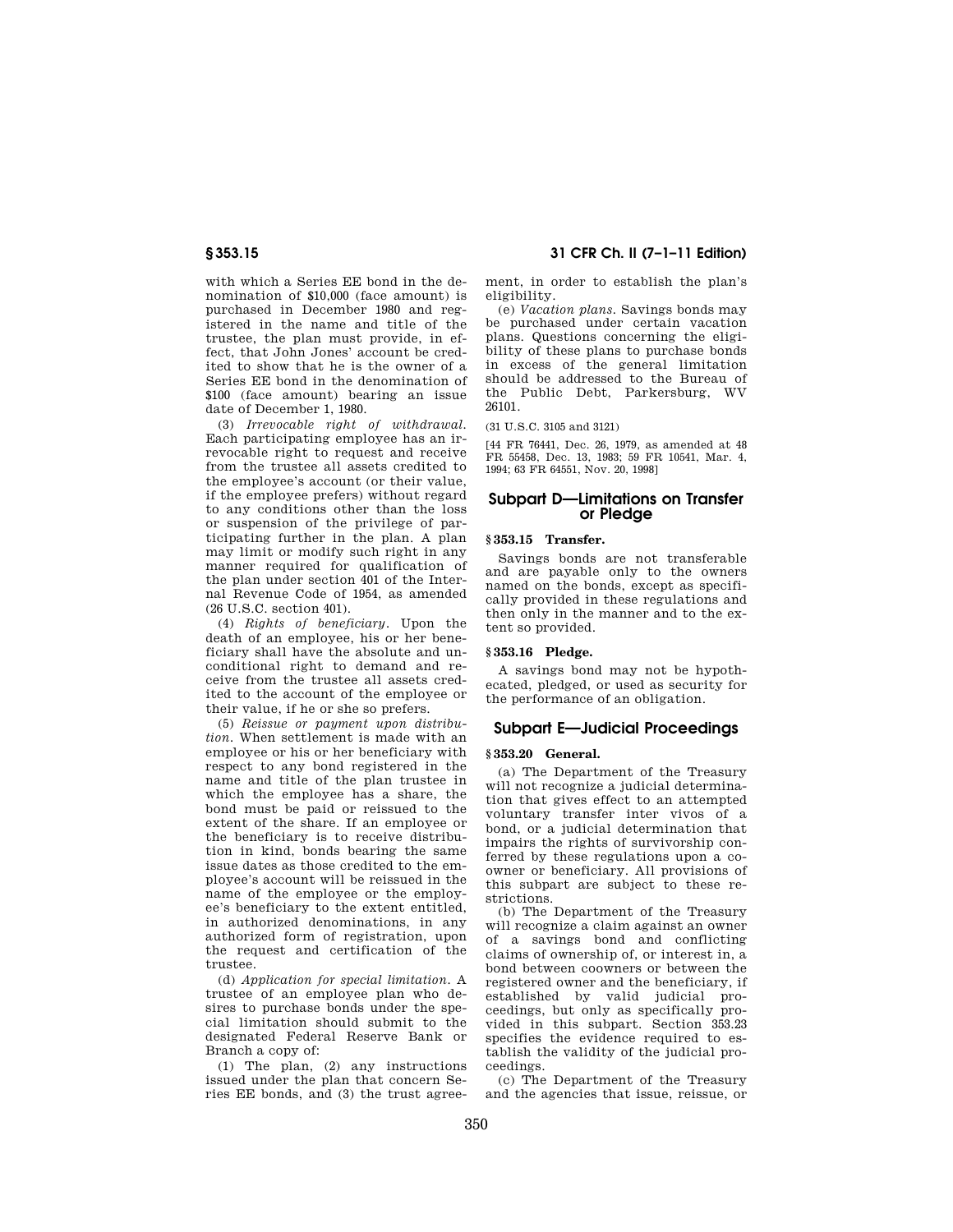redeem savings bonds will not accept a notice of an adverse claim or notice of pending judicial proceedings, nor undertake to protect the interests of a litigant not in possession of a savings bond.

#### **§ 353.21 Payment to judgment creditors.**

(a) *Purchaser or officer under levy.* The Department of the Treasury will pay (but not reissue) a savings bond to the purchaser at a sale under a levy or to .<br>the officer authorized under appropriate process to levy upon property of the registered owner or coowner to satisfy a money judgment. Payment will be made only to the extent necessary to satisfy the money judgment. The amount paid is limited to the redemption value 60 days after the termination of the judicial proceedings. Except in a case of a levy by the Internal Revenue Service, payment of a bond registered in coownership form pursuant to a judgment or a levy against only one coowner is limited to the extent of that coowner's interest in the bond. That interest must be established by an agreement between the coowners by judgment, decree, or order of a court in a proceeding to which both coowners are parties. Payment of a bond registered in coownership form pursuant to levy by the Internal Revenue Service will be made if the levy is against either coowner on the bond.

(b) *Trustee in bankruptcy, receiver, or similar court officer.* The Department of the Treasury will pay, at current redemption value, a savings bond to a trustee in bankruptcy, a receiver of an insolvent's estate, a receiver in equity, or a similar court officer under the provisions of paragraph (a) of this section.

[44 FR 76441, Dec. 26, 1979, as amended at 63 FR 64551, Nov. 20, 1998]

#### **§ 353.22 Payment or reissue pursuant to judgment.**

(a) *Divorce.* The Department of the Treasury will recognize a divorce decree that ratifies or confirms a property settlement agreement disposing of bonds or that otherwise settles the interests of the parties in a bond. Reissue of a savings bond may be made to eliminate the name of one spouse as owner, coowner, or beneficiary or to

substitute the name of one spouse for that of the other spouse as owner, coowner, or beneficiary pursuant to the decree. However, if the bond is registered in the name of one spouse with another person as coowner, there must be submitted either:

(1) A request for reissue by the other person or (2) a certified copy of a judgment, decree, or court order entered in proceedings to which the other person and the spouse named on the bond are parties, determining the extent of the interest of that spouse in the bond. Reissue will be permitted only to the extent of that spouse's interest. The evidence required under §353.23 must be submitted in every case. When the divorce decree does not set out the terms of the property settlement agreement, a certified copy of the agreement must be submitted. Payment, rather than reissue, will be made if requested.

(b) *Gift causa mortis.* A savings bond belonging solely to one individual will be paid or reissued at the request of the person found by a court to be entitled by reason of a gift causa mortis from the sole owner.

(c) *Date for determining rights.* When payment or reissue under this section is to be made, the rights of the parties will be those existing under the regulations current at the time of the entry of the final judgment, decree, or court order.

#### **§ 353.23 Evidence.**

(a) *General.* To establish the validity of judicial proceedings, certified copies of the final judgment, decree, or court order, and of any necessary supplementary proceedings, must be submitted. If the judgment, decree, or court order was rendered more than six months prior to the presentation of the bond, there must also be submitted a certification from the clerk of the court, under court seal, dated within six months of the presentation of the bond, showing that the judgment, decree, or court order is in full force.

(b) *Trustee in bankruptcy or receiver of an insolvent's estate.* A request for payment by a trustee in bankruptcy or a receiver of an insolvent's estate must be supported by appropriate evidence of appointment and qualification. The evidence must be certified by the clerk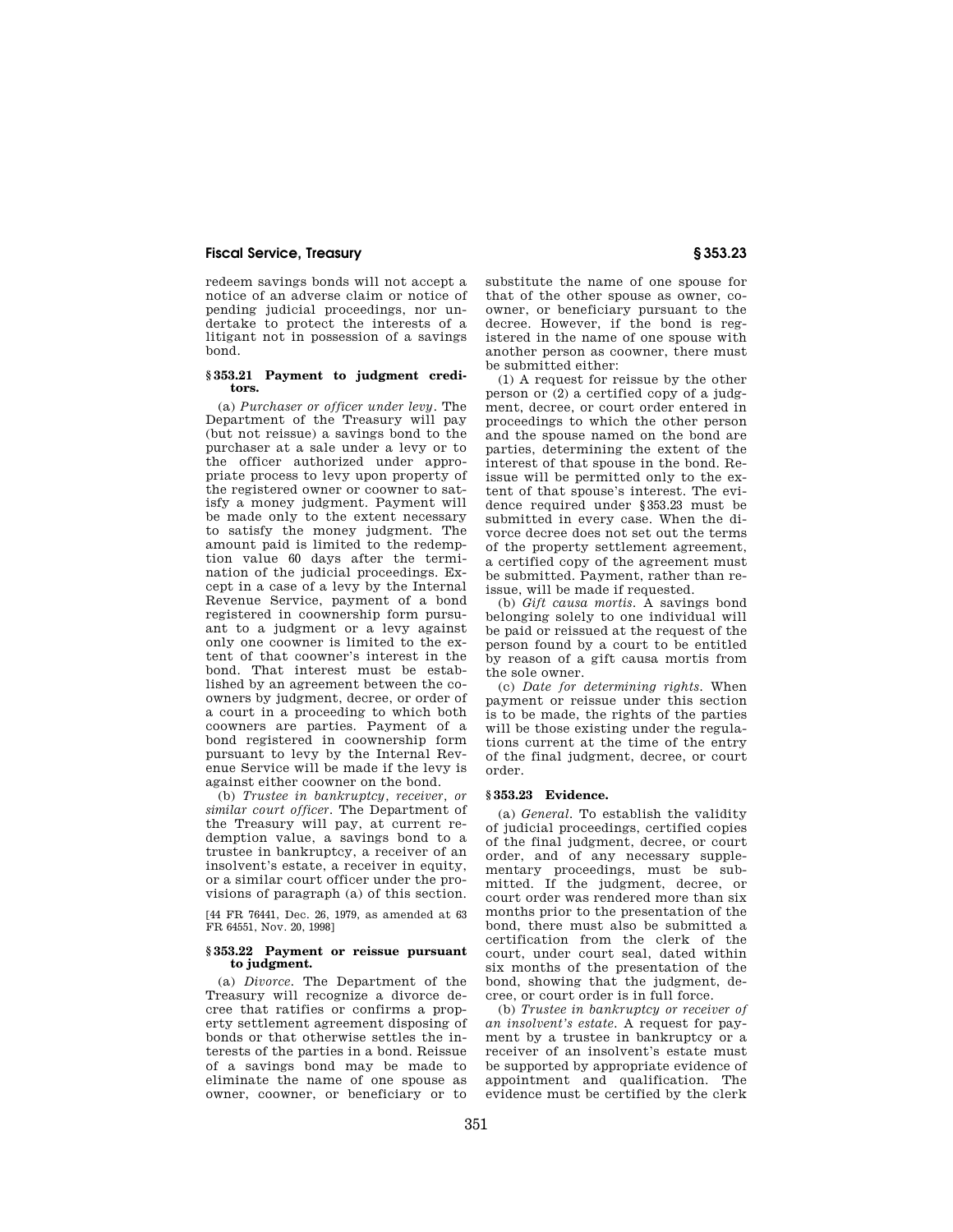of the court, under court seal, as being in full force on a date that is not more than six months prior to the presentation of the bond.

(c) *Receiver in equity or similar court officer.* A request for payment by a receiver in equity or a similar court officer, other than a receiver of an insolvent's estate, must be supported by a copy of an order that authorizes the presentation of the bond for redemption, certified by the clerk of the court, under court seal, as being in full force on a date that is not more than six months prior to the presentation of the bond.

#### **§ 353.24 Payment pursuant to judicial or administrative forfeiture.**

(a) *Definitions.* As used in this part:

(1) *Contact point* means the individual designated to receive referrals from the Bureau of the Public Debt, as provided for in this section, by the Federal investigative agency, United States Attorney's Office, or forfeiting agency specified in Public Debt Form 1522.

(2) *Forfeiting agency* means the federal law enforcement agency responsible for the forfeiture.

(3) *Forfeiture*—(i) *Administrative forfeiture* means the process by which property may be forfeited by a Federal agency rather than through judicial proceedings.

(ii) *Judicial forfeiture* means either a civil or a criminal proceeding in a United States District Court that may result in a final judgment and order of forfeiture.

(4) *Public Debt Form 1522* means the written notification of the forfeiture provided by the forfeiting agency to the Bureau of the Public Debt on a Public Debt Form 1522 Special Form of Request for Payment of United States Savings and Retirement Securities Where Use of a Detached Request Is Authorized. Public Debt Form 1522 must specify: the contact point; the issue date of each bond; the serial number for each bond; the date of forfeiture; the forfeiture fund to which payment is to be made; and be signed by an individual authorized by the forfeiting agency. The forfeited bonds and the completed Public Debt Form 1522 are to be mailed to the Department of

# **§ 353.24 31 CFR Ch. II (7–1–11 Edition)**

the Treasury, Bureau of the Public Debt, Parkersburg, WV 26106–1328.

(b) *Forfeiture of bond.* (1) Upon receipt and review of the Public Debt Form 1522, as described in (a)(4) above, the Bureau of the Public Debt will make payment to the forfeiture fund specified on the form.

(2) The Bureau of the Public Debt will record the forfeiture, the forfeiture fund into which the proceeds were paid, the contact point, and any related information.

(3) The Bureau of the Public Debt will rely exclusively upon the information provided by the Federal agency in the Public Debt Form 1522 and will not make any independent evaluation of the validity of the forfeiture order, the request for payment, or the authority of the individual signing the request for payment.

(4) The amount paid is limited to the redemption value of the savings bonds as of the date of forfeiture specified in the Public Debt Form 1522.

(c) *Inquiry from previous owner.* (1) Upon payment made pursuant to (b), all inquiries from the previous owner, including requests for payment, reissue, or applications for relief, related to forfeited savings bonds will be referred by the Bureau of the Public Debt to the contact point named in the Public Debt Form 1522.

(2) The Bureau of the Public Debt will notify the submitter of the inquiry of the referral to the contact point.

(3) The Bureau of the Public Debt will not investigate the inquiry and will defer to the forfeiting agency's determination of the appropriate course of action, including settlement where appropriate. Any settlement will be paid from the forfeiture fund into which the proceeds were deposited.

[61 FR 53822, Oct. 15, 1996]

# **Subpart F—Relief for Loss, Theft, Destruction, Mutilation, Defacement, or Nonreceipt of Bonds**

# **§ 353.25 General.**

Relief, by the issue of a substitute bond or by payment, is authorized for the loss, theft, destruction, mutilation, or defacement of a bond after receipt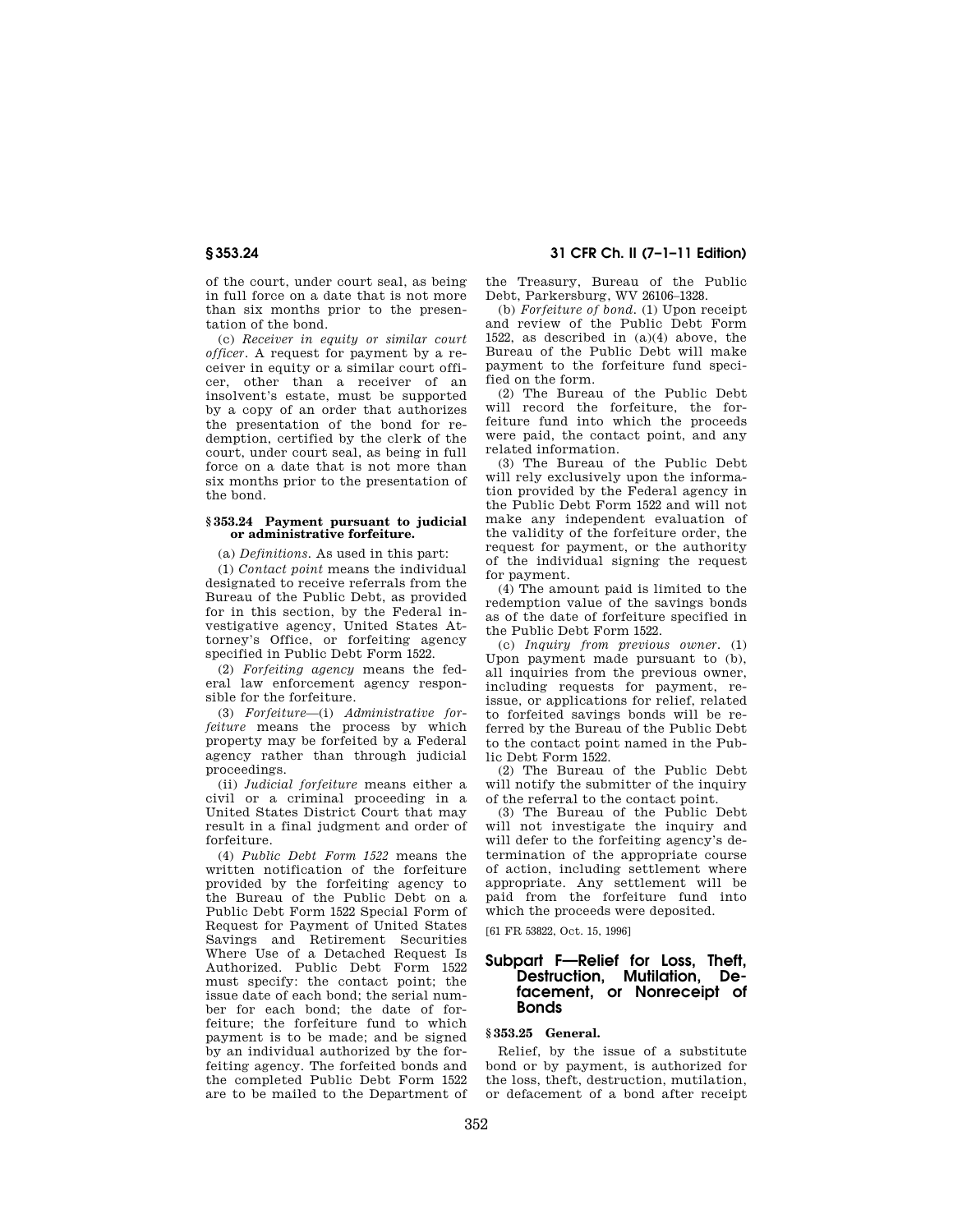by the owner or his or her representative. As a condition for granting relief, the Commissioner of the Public Debt, as designee of the Secretary of the Treasury, may require a bond of indemnity, in the form, and with the surety, or security, he considers necessary to protect the interests of the United States. In all cases the savings bond must be identified by serial number and the applicant must submit satisfactory evidence of the loss, theft, or destruction, or a satisfactory explanation of the mutilation or defacement.

#### **§ 353.26 Application for relief—After receipt of bond.**

(a) If the serial numbers of the lost, stolen, or destroyed bonds are known, the claimant should execute an application for relief on the appropriate form and submit it to the Bureau of the Public Debt, Parkersburg, WV 26101.

(b) If the bond serial number is not known, the claimant must provide sufficient information to enable the Bureau of the Public Debt to identify the bond by serial number. See §353.29(c). The Bureau will furnish the proper application form and instructions.

(c) If applicable, a defaced bond and all available fragments of a mutilated bond should be submitted to the Bureau.

(d) The application must be made by the person or persons (including both coowners, if living) authorized under these regulations to request payment of the bond. In addition:

(1) If the bond is in beneficiary form and the owner and beneficiary are both living, both will ordinarily be required to join in the application.

(2) If a minor named on a bond as owner, coowner, or beneficiary is not of sufficient competency and understanding to request payment, both parents will ordinarily be required to join in the application.

(e) If the application is approved, relief will be granted either by the issuance of a bond bearing the same issue date as the bond for which the claim was filed or by the issuance of a check in payment.

## **§ 353.27 Application for relief—Non-receipt of bond.**

If a bond issued on any transaction is not received, the issuing agent must be notified as promptly as possible and given all information about the non-receipt. An appropriate form and instructions will be provided. If the application is approved, relief will be granted by the issuance of a bond bearing the same issue date as the bond that was not received. Also, relief is authorized for the issuance of bonds for which the Secretary has not received payment, in order to preserve public confidence in dealing with issuing agents.

[63 FR 64551, Nov. 20, 1998]

#### **§ 353.28 Recovery or receipt of bond before or after relief is granted.**

(a) If a bond reported lost, stolen, destroyed, or not received, is recovered or received before relief is granted, the Bureau of the Public Debt, Parkersburg, WV 26101, must be notified promptly.

(b) A bond for which relief has been granted is the property of the United States and, if recovered, must be promptly submitted to the Bureau of the Public Debt, Parkersburg, WV 26101, for cancellation.

#### **§ 353.29 Adjudication of claims.**

(a) *General.* The Bureau of the Public Debt will adjudicate claims for lost, stolen or destroyed bonds on the basis of records created and regularly maintained in the ordinary course of business.

(b) *Claims filed 10 years after payment.*  A bond for which no claim has been filed within 10 years of the recorded date of redemption will be presumed to have been properly paid. If a claim is subsequently filed, a photographic copy of the bond will not be available to support the disallowance.

(c) *Claims filed six years after final maturity.* No claim filed six years or more after the final maturity of a savings bond will be entertained unless the claimant supplies the serial number of the bond.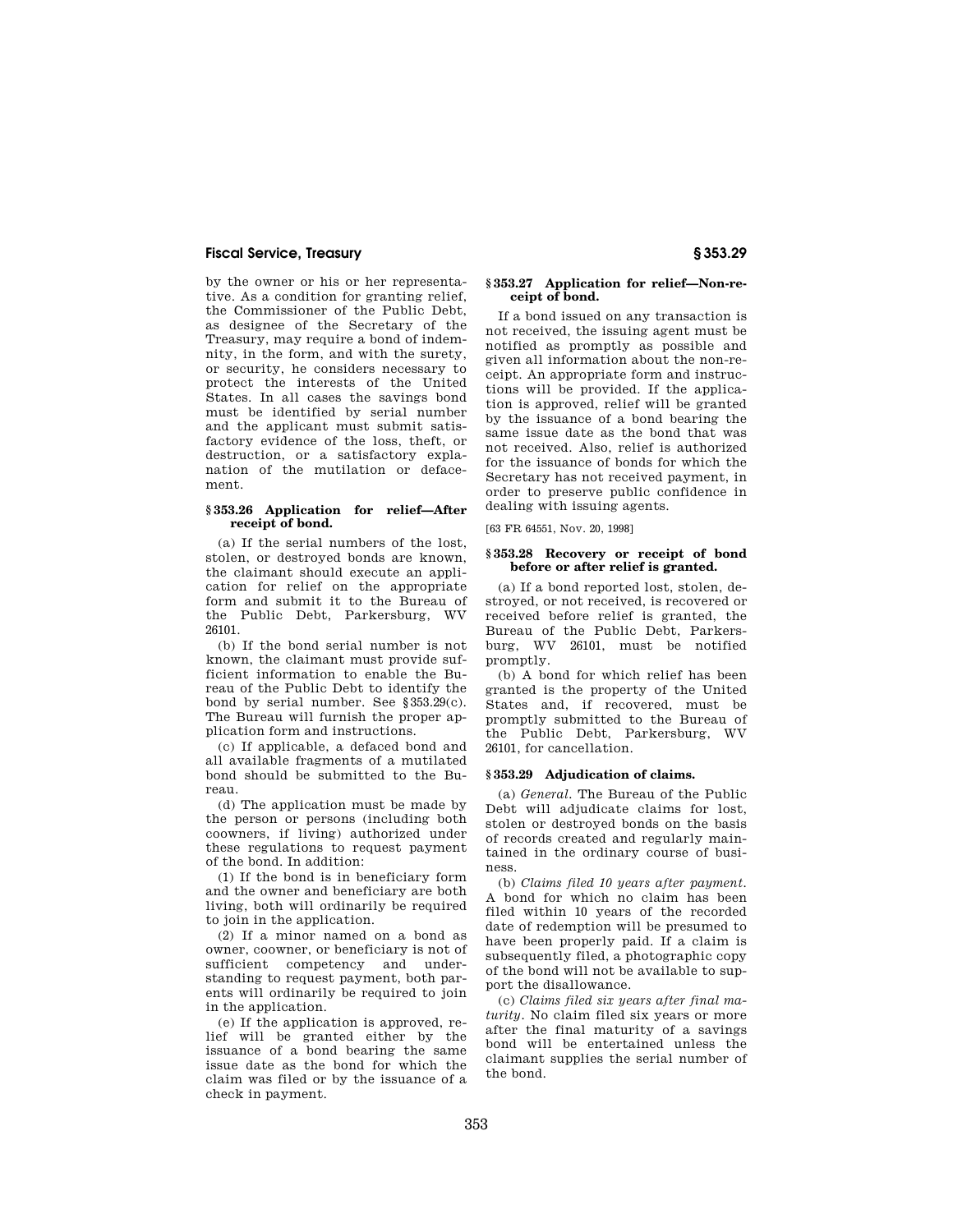# **Subpart G—Interest**

#### **§ 353.30 Series EE bonds.**

Series EE bonds are issued at a discount. The accrued interest is added to the issue price at stated intervals and is payable only at redemption as part of the redemption value. Information regarding interest rates and redemption values is found in Department of the Treasury Circular, Public Debt Series No. 1–80 (31 CFR part 351).

### **§ 353.31 Series HH bonds.**

(a) *General.* Series HH bonds are current income bonds issued at par (face amount). Interest on a Series HH bond is paid semiannually beginning six months from the issue date. Interest ceases at final maturity, or, if the bond is redeemed prior to final maturity, as of the end of the interest period last preceding the date of redemption. For example, if a bond on which interest is payable on January 1 and July 1 is redeemed on September 1, interest ceases as of the preceding July 1, and no interest will be paid for the period from July 1 to September 1. However, if the redemption date falls on an interest payment date, interest ceases on that date. Information regarding interest rates is found in Department of the Treasury Circular, Public Debt Series No. 2–80, current revision (31 CFR part 352).

(b) *Payment of interest.* Series HH bond interest accounts are maintained by the Bureau of the Public Debt, Parkersburg, WV. Interest on bonds issued on or after October 1, 1989 will be paid on each interest due date by the Automated Clearing House (ACH) method to the owner or coowner's account at a financial institution, unless the Bureau determines that extraordinary circumstances warrant payment by check or other means. Interest on bonds issued prior to October 1, 1989, is payable by check drawn to the order of the owner or both coowners or, upon request, by the ACH method to the owner or coowner's account at a financial institution. Checks will be mailed to the delivery address provided to the Bureau. Deposit account information for ACH payments shall be provided on the form designated by the Bureau. Series H interest payments made by the ACH

**§ 353.30 31 CFR Ch. II (7–1–11 Edition)** 

method are governed by the regulations at 31 CFR part 370.

(Approved by the Office of Management and Budget under control number 1535–0094)

(c) *Delivery of interest.* Notices affecting the delivery of interest payments. To ensure appropriate action, notices affecting the delivery of interest payments on Series HH bonds must be received by the Bureau of the Public Debt, Parkersburg, WV 26102–1328, at least one month prior to the interest payment date. Each notice must include the owner or coowner's name and the taxpayer identifying number appearing on the account under which records of the bonds are maintained.

(d) *Reissue during interest period.*  Physical reissue of a Series HH bond may be made without regard to interest payment dates. The Series HH interest accounts maintained by the Bureau of the Public Debt will be closed in the first week of the month preceding each interest payment date, and payments will be made pursuant to the information contained in the accounts as of the date they are closed.

(e) *Endorsement of checks.* Interest checks must be endorsed in accordance with the regulations governing the payment of fiscal agency checks, as contained in 31 CFR part 355.

(f) *Payment of interest by the ACH method*—(1) *Submission of deposit account information.* Payments on all Series HH bonds assigned to the same account maintained by the Bureau must be made to the same deposit account at a financial institution.

(2) *Deposit account held by individuals in their own right.* Where the Series HH bonds are registered in the name of individual(s) as sole owner, or as owner and beneficiary, and the deposit account at the financial institution is held in the name of individual(s) in their own right, the owner's name must appear on the deposit account. Where the bonds are registered in the names of two individuals as coowners and the deposit account is held in the name of individual(s) in their own right, the registration of the bonds and the title of the account must contain at least one name that is common to both. The deposit account to which the interest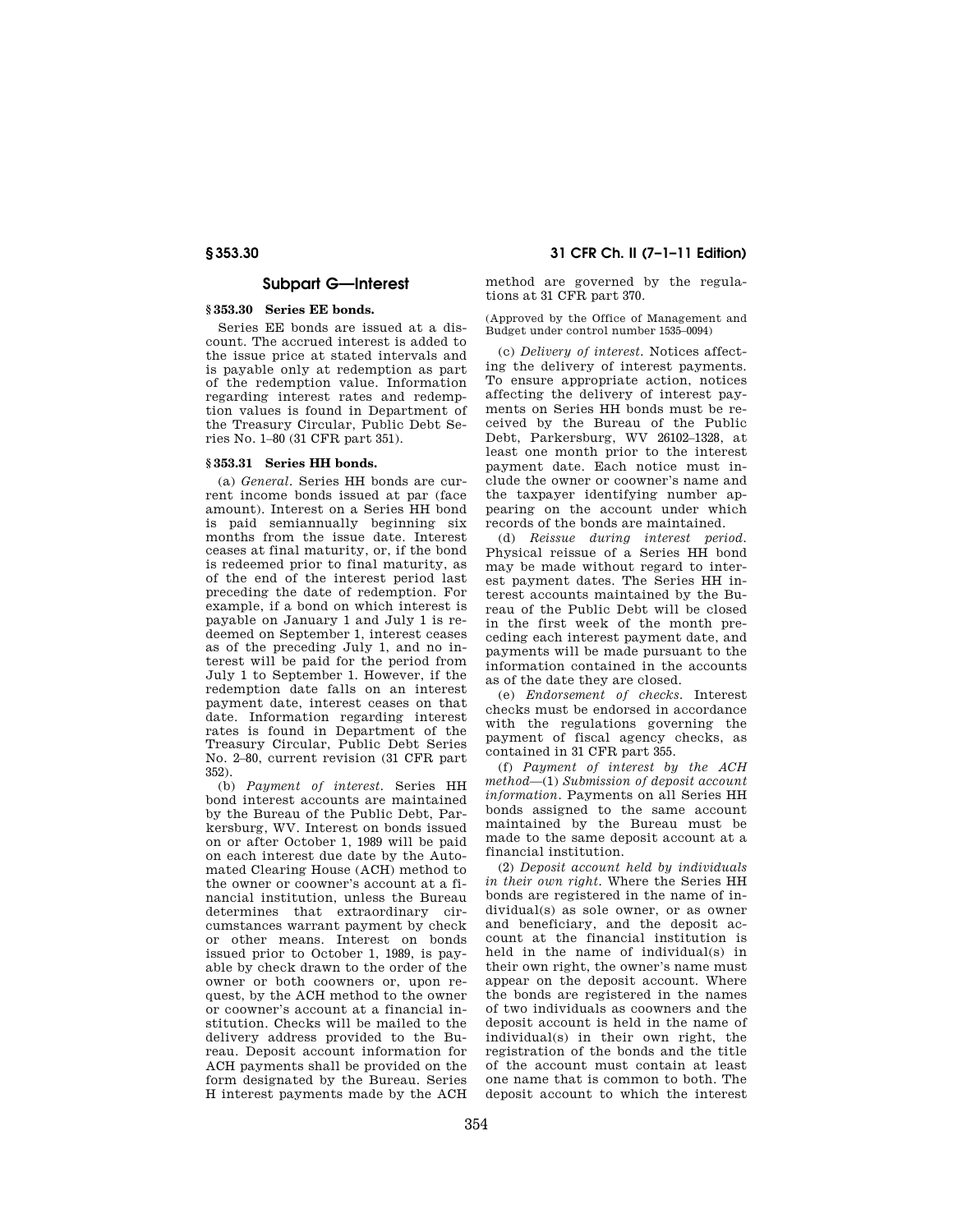payments are directed should preferably be established in a form identical to the registration of the bonds to ensure that rights of ownership and survivorship can be more easily identified and preserved. Neither the United States nor any Federal Reserve Bank shall be liable for any loss sustained because the interest of the holder(s) of a deposit account to which payments are made are not the same as the owner(s) of the bonds.

(3) *Deposit account held by organization.* Where the deposit account to which interest payments are to be directed is held in the name of the financial institution itself acting as sole trustee, or as co-trustee, or is the name of a commercially-managed investment fund, the owner or coowner should inquire whether the financial institution is able to receive ACH payments; if not, the owner or coowner should make alternative arrangements.

(4) *Financial institution cannot accept ACH payments.* If after submission of deposit account information, it is determined that ACH payments cannot be accepted by the designated financial institution, pending receipt of new deposit account information, payment will be made by check drawn to the registered owner or both coowners and mailed to the address of record.

(5) *Cancellation of ACH arrangement.*  (i) Bonds issued on or after October 1, 1989. As set forth in paragraph (b) of this section and in the Series HH offering contained in Circular No. 2–80, interest on Series HH bonds issued on or after October 1, 1989, will be paid by the ACH method. In the absence of extraordinary circumstances, a request to discontinue payment by the ACH method in favor of payment by check will not be accepted.

(ii) Bonds issued prior to October 1, 1989. An ACH arrangement established for Series HH bonds issued prior to October 1, 1989, shall remain in effect until it is terminated by a request from the owner or coowner submitted to the Bureau of the Public Debt, Parkersburg, WV 26102–1328.

(6) *Rules.* Series HH interest payments made by the ACH method are governed by the regulations at 31 CFR part 370.

(7) *Nonreceipt or loss of interest payment.* The Bureau of the Public Debt, Parkersburg, WV 26102 should be notified if:

(i) An interest check is not received or is lost after receipt or

(ii) An ACH payment is not credited to the designated account and the financial institution has no record of receiving it. The notice should include the owner or coowner's name and taxpayer identifying number and the interest payment date.

[54 FR 40254, Sept. 29, 1989, as amended at 59 FR 10541, Mar. 4, 1994; 64 FR 40487, July 26, 1999]

# **Subpart H—General Provisions for Payment**

## **§ 353.35 Payment (redemption).**

(a) *General.* Payment of a savings bond will be made to the person or persons entitled under the provisions of these regulations, except that checks in payment will not be delivered to addresses in areas with respect to which the Department of the Treasury restricts or regulates the delivery of checks drawn against funds of the United States. See Department of the Treasury Circular No. 655, current revision (31 CFR part 211). Payment will be made without regard to any notice of adverse claims to a bond and no stoppage or caveat against payment of a bond will be entered.

(b) A Series EE bond issued on January 1, 2003, or earlier, will be paid at any time after 6 months from its issue date. A Series EE bond issued on February 1, 2003, or thereafter, will be paid at any time after 12 months from its issue date. Bonds will be paid at the current redemption value shown in Department of the Treasury Circular, Public Debt Series No. 1–80 (31 CFR part 351).

(c) *Series HH.* A Series HH bond will be paid at any time after six months from issue date. A Series HH bond issued in an authorized exchange or reinvestment transaction will be paid at face value. A Series HH bond issued for cash will be paid at the current redemption value shown in Department of the Treasury Circular, Public Debt Series No. 2–80, Second Revision (31 CFR part 352). If the bond is redeemed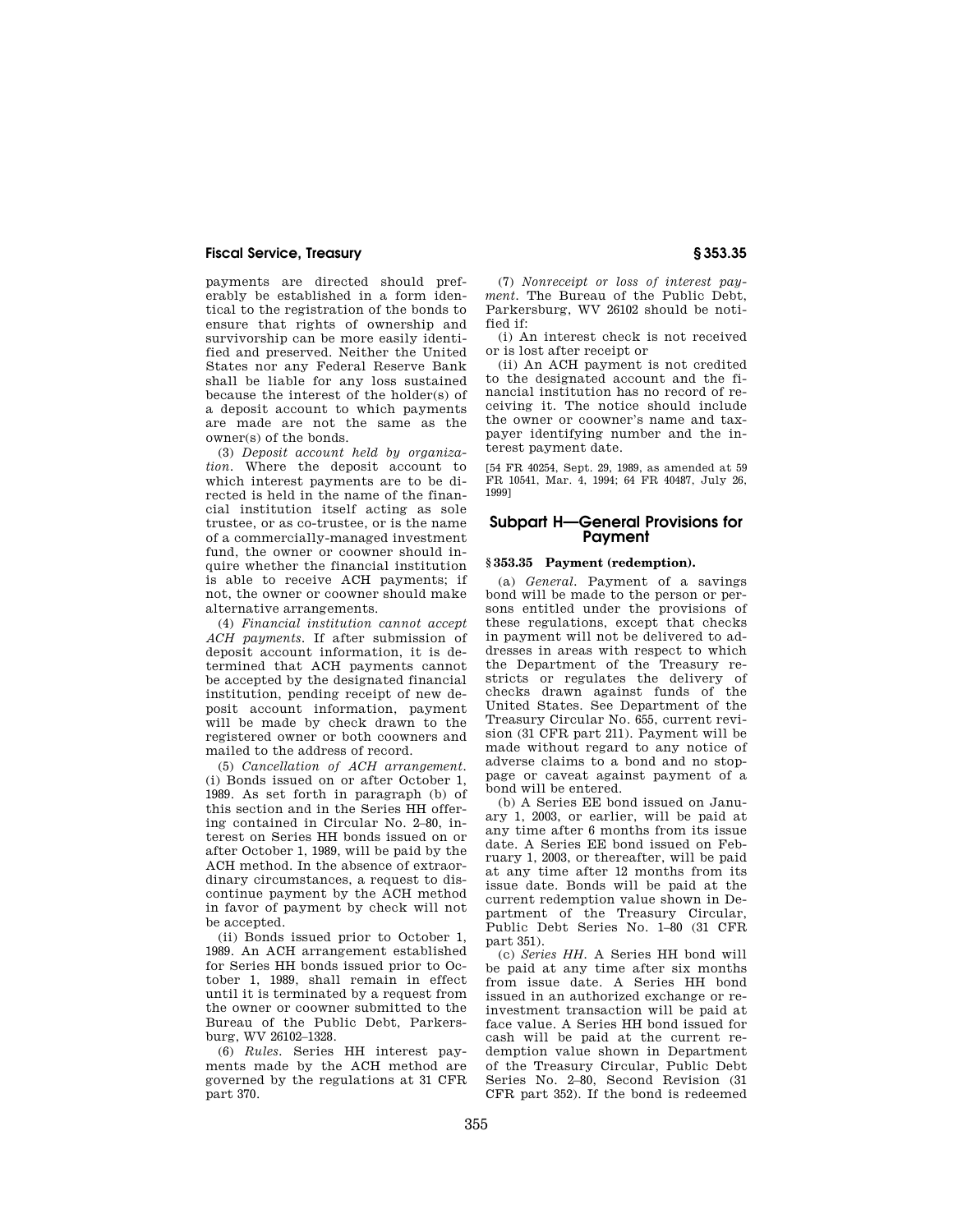at less than face value, the difference represents an adjustment of interest. In any case where Series HH bonds are surrendered to a designated Federal Reserve Bank or Branch or the Bureau of the Public Debt, Parkersburg, WV 26106–1328, for redemption in the month prior to an interest payment date, redemption will not be deferred but will be made in regular course, unless the presenter specifically requests that the transaction be delayed until that date. A request to defer redemption made more than one month preceding the interest payment date will not be accepted.

[44 FR 76441, Dec. 26, 1979, as amended at 51 FR 23754, July 1, 1986; 59 FR 10541, Mar. 4, 1994; 68 FR 2667, Jan. 17, 2003; 68 FR 7427, Feb. 14, 2003]

#### **§ 353.36 Payment during life of sole owner.**

A savings bond registered in single ownership form (i.e., without a coowner or beneficiary) will be paid to the owner during his or her lifetime upon surrender with an appropriate request.

#### **§ 353.37 Payment during lives of both coowners.**

A savings bond registered in coownership form will be paid to either coowner upon surrender with an appropriate request, and upon payment (as determined in §353.43), the other coowner will cease to have any interest in the bond. If both coowners request payment, payment will be made by check drawn in the form, ''John A. Jones AND Mary C. Jones''.

### **§ 353.38 Payment during lifetime of owner of beneficiary bond.**

A savings bond registered in beneficiary form will be paid to the registered owner during his or her lifetime upon surrender with an appropriate request. Upon payment (as determined in §353.43) the beneficiary will cease to have any interest in the bond.

### **§ 353.39 Surrender for payment.**

(a) *Procedure for bonds of Series EE, in the names of individual owners or coowners only.* An individual who is the owner or coowner of a Series EE bond may present the bond to an authorized

# **§ 353.36 31 CFR Ch. II (7–1–11 Edition)**

paying agent for redemption. The presenter must be prepared to establish his or her identity in accordance with Treasury instructions and identification guidelines. The owner or coowner must sign the request for payment on the bond or, if authorized, on a separate detached request, and add his or her address. If the request for payment has been signed, or signed and certified, before presentation of the bond, the paying agent must be satisfied that the person presenting the bond for payment is the owner or coowner and may require the person to sign the request for payment again. If the bond is in order for payment, the paying agent will make immediate payment at the current redemption value without charge to the presenter. Paying agents are not authorized to process any case involving partial redemption or any case in which supporting evidence is required.

(b) *Procedure for all other cases.* In the case of bonds to which the procedure in paragraph (a) of this section, does not apply, or if otherwise preferred, the owner or coowner, or other person entitled to payment, should appear before an officer authorized to certify requests for payment, establish his or her identity, sign the request for payment, and provide information as to the address to which the check in payment is to be mailed. The bond must be forwarded to a designated Federal Reserve Bank or Branch or the Bureau of the Public Debt. Usually, payment will be expedited by submission to a designated Federal Reserve Bank or Branch. In all cases, the cost and risk of presentation of a bond will be borne by the owner. Payment will be made by check drawn to the order of the registered owner or other person entitled and will be mailed to the address requested.

(c) *Date of request.* Requests executed more than six months before the date of receipt of a bond for payment will not be accepted. Neither will a bond be accepted if payment is requested as of a date more than three months in the future.

[44 FR 76441, Dec. 26, 1979, as amended at 59 FR 10541, Mar. 4, 1994]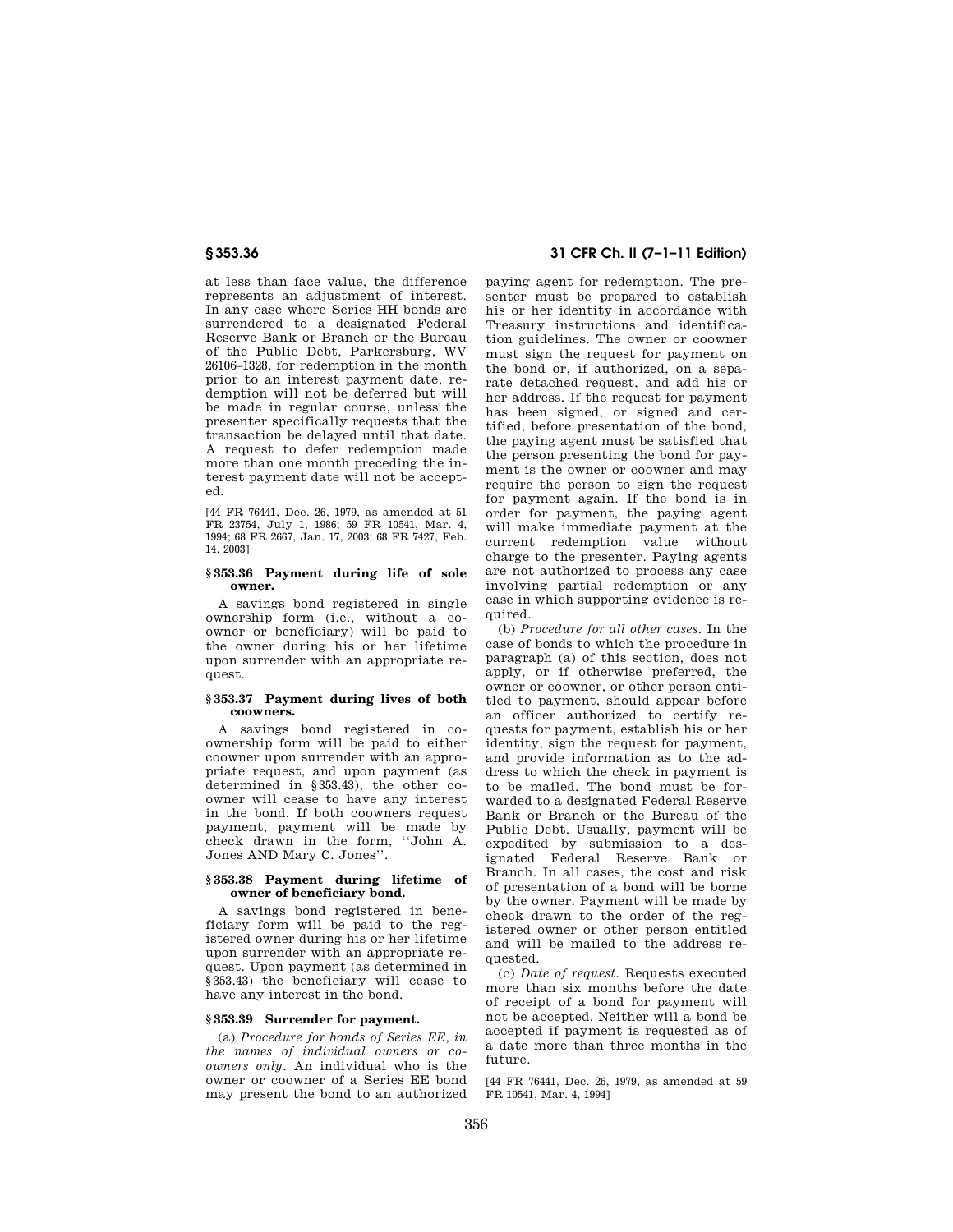#### **§ 353.40 Special provisions for payment.**

(a) *Owner's signature not required.* A bond may be paid by a paying agent or a designated Federal Reserve Bank without the owner's signature to the request for payment, if the bond bears the special endorsement of a paying agent specifically qualified to place such an endorsement on savings bonds.

(b) *Signature by mark.* A signature by mark (X) must be witnessed by at least one disinterested person and a certifying officer. See subpart J. The witness must attest to the signature by mark substantially as follows: ''Witness to signature by mark'', followed by his or her signature and address.

(c) *Name change.* If the name of the owner, coowner, or other person entitled to payment, as it appears in the registration or in evidence on file in the Bureau of the Public Debt, has been changed in any legal manner, the signature to the request for payment must show both names and the manner in which the change was made; for example, ''Mary T. Jones Smith (Mary T. J. Smith or Mary T. Smith) changed by marriage from Mary T. Jones'', or ''John R. Young, changed by order of court from Hans R. Jung''. See §353.50.

(d) *Attorneys-in-fact.* A request for payment, reinvestment, or exchange executed by an attorney-in-fact will be recognized if it is accompanied by a copy of the power of attorney which meets the following requirements:

(1) The power of attorney must bear the grantor's signature, properly certified or notarized, in accordance with applicable State law;

(2) The power of attorney must grant, by its terms, authority for the attorney-in-fact to sell or redeem the grantor's securities, sell his or her personal property, or, otherwise contain similar authority; and

(3) In the case of a grantor who has become incapacitated, the power of attorney must conform with pertinent provisions of State law concerning its durability. Generally, in such circumstances, the power of attorney should provide that the authority granted will not be affected by the subsequent incompetence or incapacity of the grantor. Medical evidence or other

proof of the grantor's condition may be required in any case.

[45 FR 64091, Sept. 26, 1980, as amended at 57 FR 39602, Sept. 1, 1992; 59 FR 10541, Mar. 4, 1994]

# **§ 353.41 Partial redemption.**

A bond of Series EE or HH may be redeemed in part at current redemption value, but only in amounts corresponding to authorized denominations, upon surrender of the bond to a designated Federal Reserve Bank or Branch or to the Bureau of the Public Debt in accordance with §353.39(b). In any case in which partial redemption is requested, the phrase ''to the extent of \$ll (face amount) and reissue of the remainder'' should be added to the request. Upon partial redemption of the bond, the remainder will be reissued as of the original issue date, as provided in subpart I.

[44 FR 76441, Dec. 26, 1979, as amended at 59 FR 10541, Mar. 4, 1994]

#### **§ 353.42 Nonreceipt or loss of check issued in payment.**

If a check in payment of a bond surrendered for redemption is not received within a reasonable time or is lost after receipt, notice should be given to the same agency to which the bond was surrendered for payment. The notice should give the date the bond was surrendered for payment and describe the bond by series, denomination, serial number, and registration, including the taxpayer identifying number of the owner.

## **§ 353.43 Effective date of request for payment.**

The Department of the Treasury will treat the receipt of a bond with an appropriate request for payment by:

(a) A Federal Reserve Bank or Branch,

(b) The Bureau of the Public Debt, or (c) A paying agent authorized to pay that bond, as the date upon which the rights of the parties are fixed for the purpose of payment.

#### **§ 353.44 Withdrawal of request for payment.**

(a) *Withdrawal by owner or coowner.*  An owner or coowner, who has surrendered a bond to a Federal Reserve Bank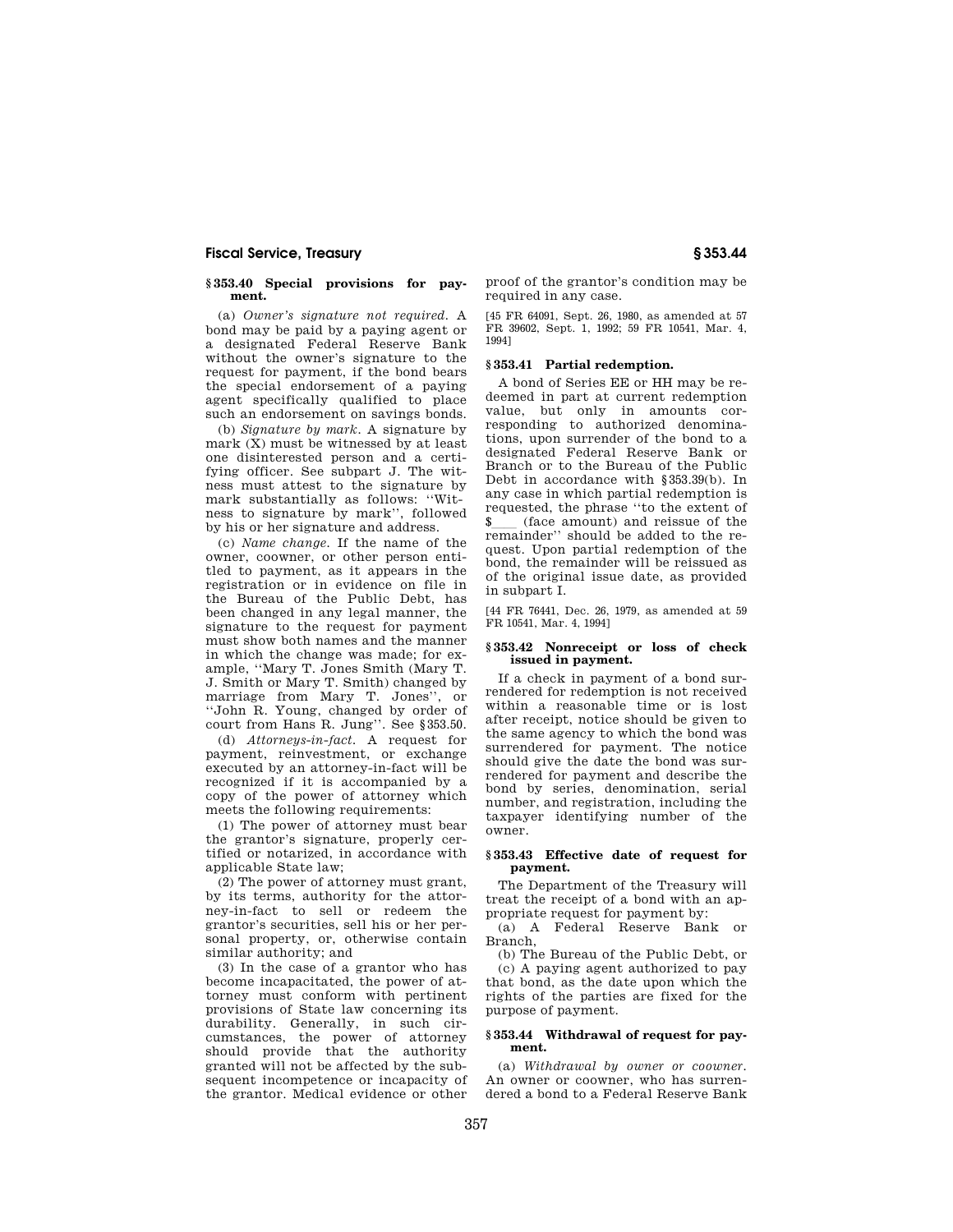or Branch or to the Bureau of the Public Debt or to an authorized paying agent with an appropriate request for payment, may withdraw the request if notice of intent to withdraw is received by the same agency prior to payment either in cash or through the issuance of the redemption check.

(b) *Withdrawal on behalf of deceased owner or incompetent.* A request for payment may be withdrawn under the same conditions as in paragraph (a) of this section by the executor or administrator of the estate of a deceased owner or by the person or persons who could have been entitled to the bond under subpart L, or by the legal representative of the estate of a person under legal disability, unless surrender of the bond for payment has eliminated the interest of a surviving coowner or beneficiary. See §353.70 (b) and (c).

# **Subpart I—Reissue and Denominational Exchange**

# **§ 353.45 General.**

Reissue of a bond may be made only under the conditions specified in these regulations, and only at:

(a) A Federal Reserve Bank or Branch, or

(b) The Bureau of the Public Debt.

Reissue will not be made if the request is received less than one full calendar month before the final maturity date of a bond. The request, however, will be effective to establish ownership as though the requested reissue had been made.

## **§ 353.46 Effective date of request for reissue.**

The Department of the Treasury will treat the receipt by: (a) A Federal Reserve Bank or Branch or (b) the Bureau of the Public Debt of a bond and an acceptable request for reissue as determining the date upon which the rights of the parties are fixed for the purpose of reissue. For example, if the owner or either coowner of a bond dies after the bond has been surrendered for reissue, the bond will be regarded as having been reissued in the decedent's lifetime.

# **§ 353.45 31 CFR Ch. II (7–1–11 Edition)**

#### **§ 353.47 Authorized reissue—during lifetime.**

A bond belonging to an individual may be reissued in any authorized form of registration upon an appropriate request for the purposes outlined below.

(a) *Single ownership.* A bond registered in single ownership form may be reissued—

(1) To add a coowner or beneficiary; or

(2) To name a new owner, with or without a coowner or beneficiary, but only if:

(i) The new owner is related to the previous owner by blood (including legal adoption) or marriage;

(ii) The previous owner and the new owner are parties to a divorce or annulment; or

(iii) The new sole owner is the trustee of a personal trust estate which was created by the previous owner or which designates as beneficiary either the previous owner or a person related to him or her by blood (including legal adoption) or marriage.

(b) *Coownership*—(1) *Reissue—to name a related individual as owner or coowner.*  During the lifetime of both coowners, a coownership bond may be reissued in the name of another individual related by blood (including legal adoption) or marriage to either coowner:

(i) As single owner,

(ii) As owner with one of the original coowners as beneficiary, or

(iii) As a new coowner with one of the original coowners.

(2) *Reissue—to name either coowner alone or with another individual as coowner or beneficiary.* During the lifetime of both coowners, a coownership bond may be reissued in the name of either coowner alone or with another individual as coowner or beneficiary if:

(i) After issue of the submitted bond, either coowner named thereon marries, or the coowners are divorced or legally separated from each other, or their marriage is annulled; or

(ii) Both coowners on the submitted bond are related by blood (including legal adoption) or marriage to each other.

(3) *Reissue—to name the trustee of a personal trust estate.* A bond registered in coownership form may be reissued to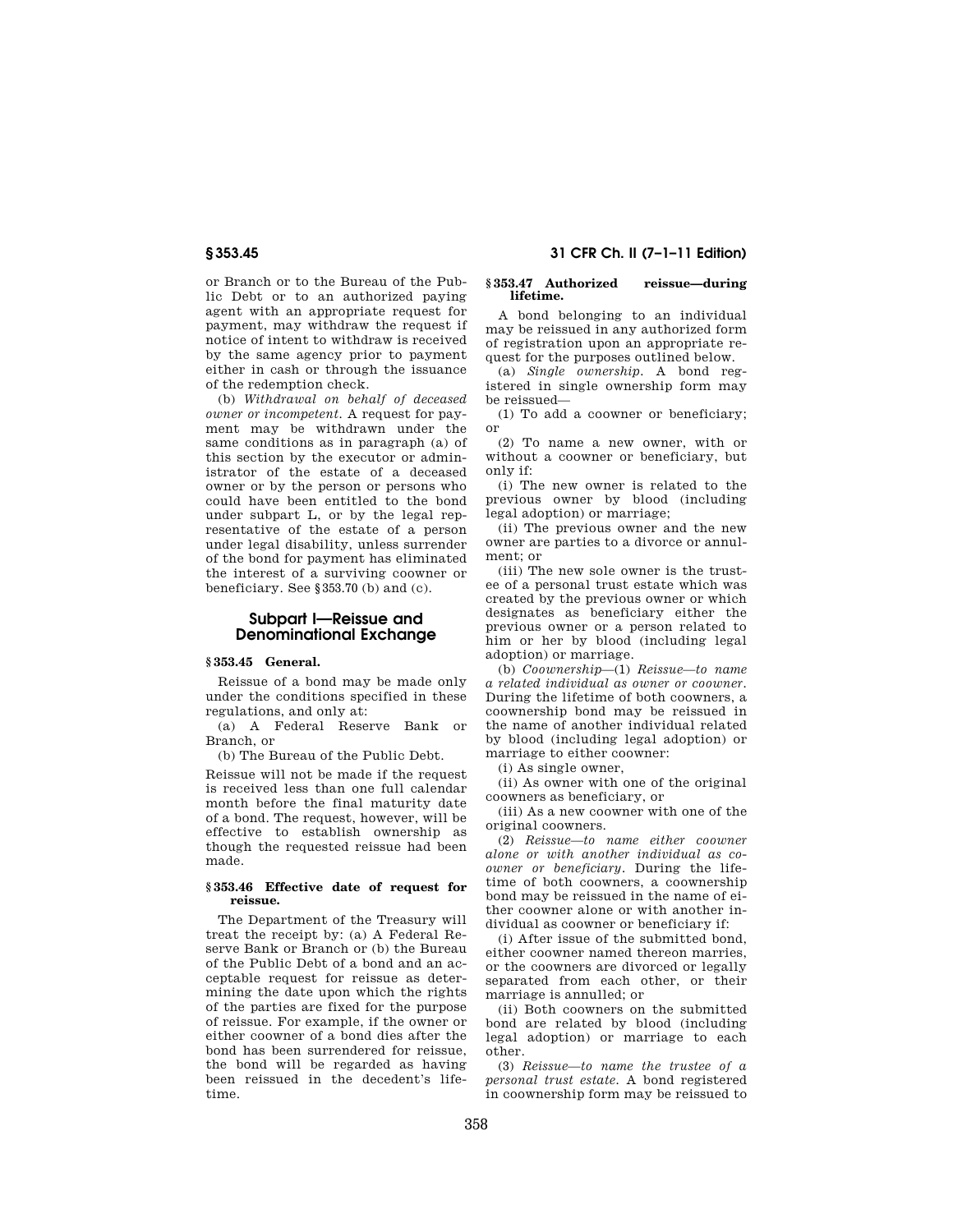name a trustee of a personal trust estate created by either coowner or by some other person if:

(i) Either coowner is a beneficiary of the trust, or (ii) a beneficiary of the trust is related by blood or marriage to either coowner.

(c) *Beneficiary.* A bond registered in beneficiary form may be reissued:

(1) To name the beneficiary as coowner;

(2) To substitute another individual as beneficiary; or

(3) To eliminate the beneficiary, and, if the beneficiary is eliminated, to effect any of the reissues authorized by paragraph (a) of this section.

# **§ 353.48 Restrictions on reissue.**

(a) *Denominational exchange.* Reissue is not permitted solely to change denominations.

(b) *United States Treasury.* Reissue may not be made to eliminate the United States Treasury as coowner.

#### **§ 353.49 Correction of errors.**

A bond may be reissued to correct an error in registration upon appropriate request supported by satisfactory proof of the error.

## **§ 353.50 Change of name.**

An owner, coowner, or beneficiary whose name is changed by marriage, divorce, annulment, order of court, or in any other legal manner after the issue of the bond should submit the bond with a request for reissue to substitute the new name for the name inscribed on the bond. Documentary evidence may be required in any appropriate case.

## **§ 353.51 Requests for reissue.**

A request for reissue of bonds in coownership form must be signed by both coowners, except that a request solely to eliminate the name of one coowner may be signed by that coowner only. A bond registered in beneficiary form may be reissued upon the request of the owner, without the consent of the beneficiary. Public Debt forms are available for requesting reissue.

# **Subpart J—Certifying Officers**

#### **§ 353.55 Individuals authorized to certify.**

The following individuals are authorized to act as certifying officers for the purpose of certifying a request for payment, reissue, or a signature to a Public Debt form:

(a) *Officers generally authorized*—(1) *At banks, trust companies, and member organizations of the Federal Home Loan Bank System.* (i) Any officer of a bank incorporated in the United States, the territories or possessions of the United States, or the Commonwealth of Puerto Rico.

(ii) Any officer of a trust company incorporated in the United States, the territories or possessions of the United States, or the Commonwealth of Puerto Rico.

(iii) Any officer of an organization that is a member of the Federal Home Loan Bank System. This includes Federal savings and loan associations.

(iv) Any officer of a foreign branch or a domestic branch of an institution indicated in paragraphs  $(a)(1)(i)$  through (iii) of this section.

(v) Any officer of a Federal Reserve Bank, a Federal Land Bank, or a Federal Home Loan Bank.

(vi) Any employee of an institution in paragraphs (a)(1)(i) through (v) of this section, who is expressly authorized to certify by the institution.

Certification by these officers or designated employees must be authenticated by a legible imprint of either the corporate seal of the institution or of the issuing or paying agent's stamp. The employee expressly authorized to certify by an institution must sign his or her name over the title ''Designated Employee''.

(2) *At issuing agents that are not banks or trust companies.* Any officer of an organization, not a bank or a trust company, that is qualified as an issuing agent for bonds of Series EE. The agent's stamp must be imprinted in the certification.

(3) *By United States officials.* Any judge, clerk, or deputy clerk of a United States court, including United States courts for the territories and possessions of the United States and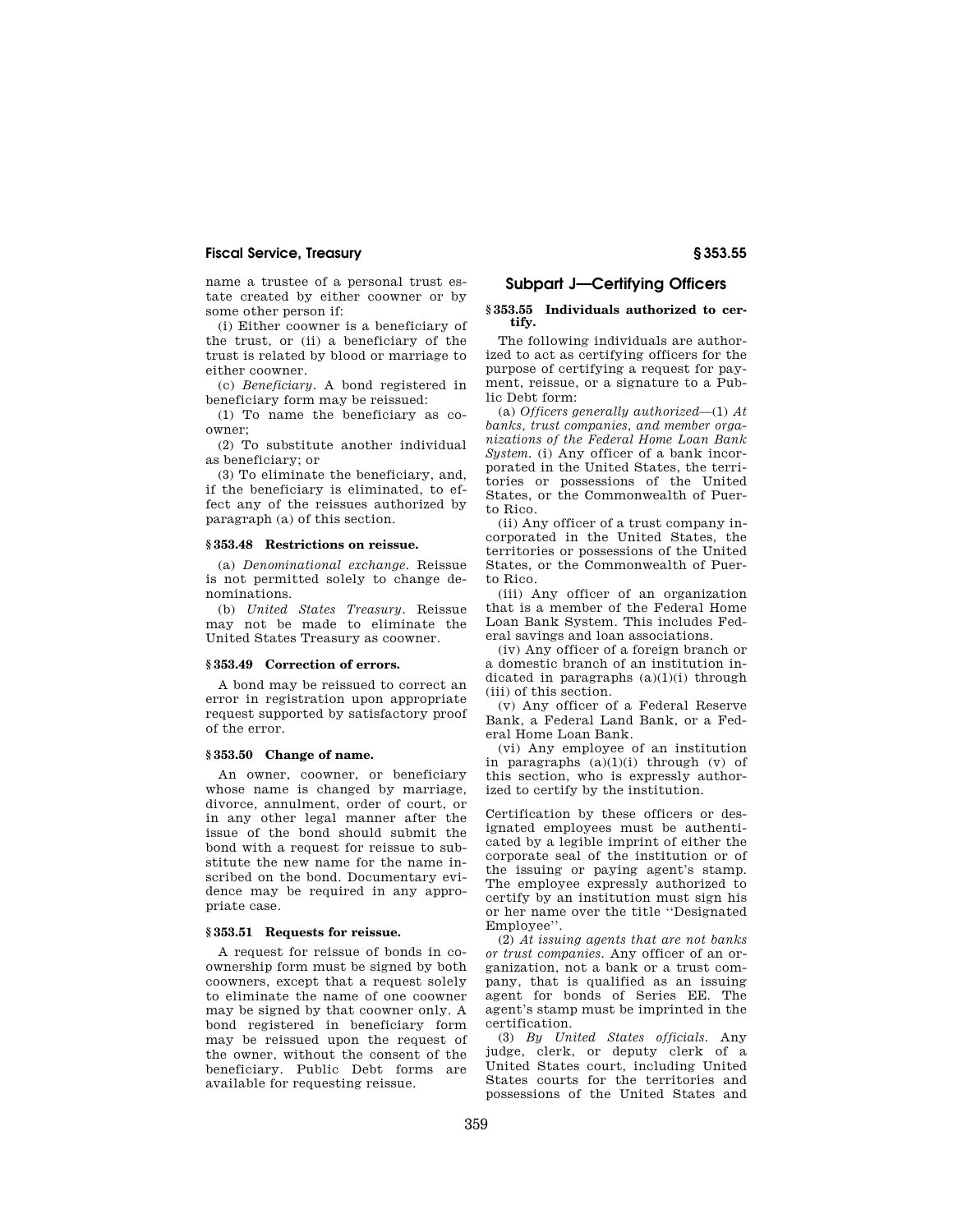the Commonwealth of Puerto Rico; any United States Commissioner, United States Attorney, or United States Collector of Customs, including their deputies; in the Internal Revenue Service, any Regional Commissioner, District Director, Service Center Director, or Internal Revenue agent.

(b) *Officers with limited authority*—(1) *In the Armed Forces.* Any commissioned officer or warrant officer of the Armed Forces of the United States, but only for members of the respective services their families, and civilian employees at posts, bases, or stations. The certifying officer must indicate his or her rank and state that the individual signing the request is one of the class whose request the certifying officer is authorized to certify.

(2) *At the Veterans Administration, Federal penal institutions, and United States Public Health Service hospitals.*  Any officer in charge of a home, hospital, or other facility of the Veterans Administration, but only for the patients, or employees of the facility; any officer of a Federal penal institution or a United States Public Health Service hospital expressly authorized to certify by the Secretary of the Treasury or his designee, but only for the inmates, patients or employees of the institution involved. Officers of Veterans Administration facilities, Federal penal institutions, and Public Health Service hospitals must use the stamp or seal of the particular institution or service.

(c) *Authorized officers in foreign countries.* Any United States diplomatic or consular representative, or the officer of a foreign branch of a bank or trust company incorporated in the United States whose signature is attested by an imprint of the corporate seal or is certified to the Department of the Treasury. If none of these individuals is available, a notary public or other officer authorized to administer oaths may certify, but his or her official character and jurisdiction must be certified by a United States diplomatic or consular officer under seal of his or her office.

(d) *Authorized officers in particular localities.* The Governor and the Treasurer of Puerto Rico; the Governor and the Commissioner of Finance of the Virgin Islands; the Governor and the

**§ 353.56 31 CFR Ch. II (7–1–11 Edition)** 

Director of Finance of Guam; the Governor and the Director of Administrative Services of American Samoa; or designated officers of the Panama Canal Commission.

(e) *Special provisions.* If no certifying officer is readily accessible, the Commissioner of the Public Debt, Deputy Commissioner, any Assistant Commissioner, or other designated official of the Bureau or of a Federal Reserve Bank or Branch is authorized to make special provision for any particular case.

## **§ 353.56 General instructions and liability.**

(a) The certifying officer must: (1) Require the person presenting a bond, or an appropriate Public Debt transaction form, to establish his or her identity in accordance with Department of the Treasury instructions and identification guidelines;

(2) Place a notation on the back of the bond or on the appropriate Public Debt transaction form, or in a separate record, showing exactly how identification was established; and

(3) Affix, as part of the certification, his or her official signature, title, seal or issuing or paying agent's stamp, address, and the date of execution.

(b) The certifying officer and, if such person is an officer or an employee of an organization, the organization will be held fully responsible for the adequacy of the identification.

# **§ 353.57 When a certifying officer may not certify.**

Certifying officers may not certify the requests for payment of bonds, or appropriate Public Debt transaction forms if, in their own right or in a representative capacity, they—

(a) Have an interest in the bonds, or (b) Will, by virtue of the requests being certified, acquire an interest in the bonds.

# **§ 353.58 Forms to be certified.**

When required in the instructions on a Public Debt transaction form, the form must be signed before an authorized certifying officer.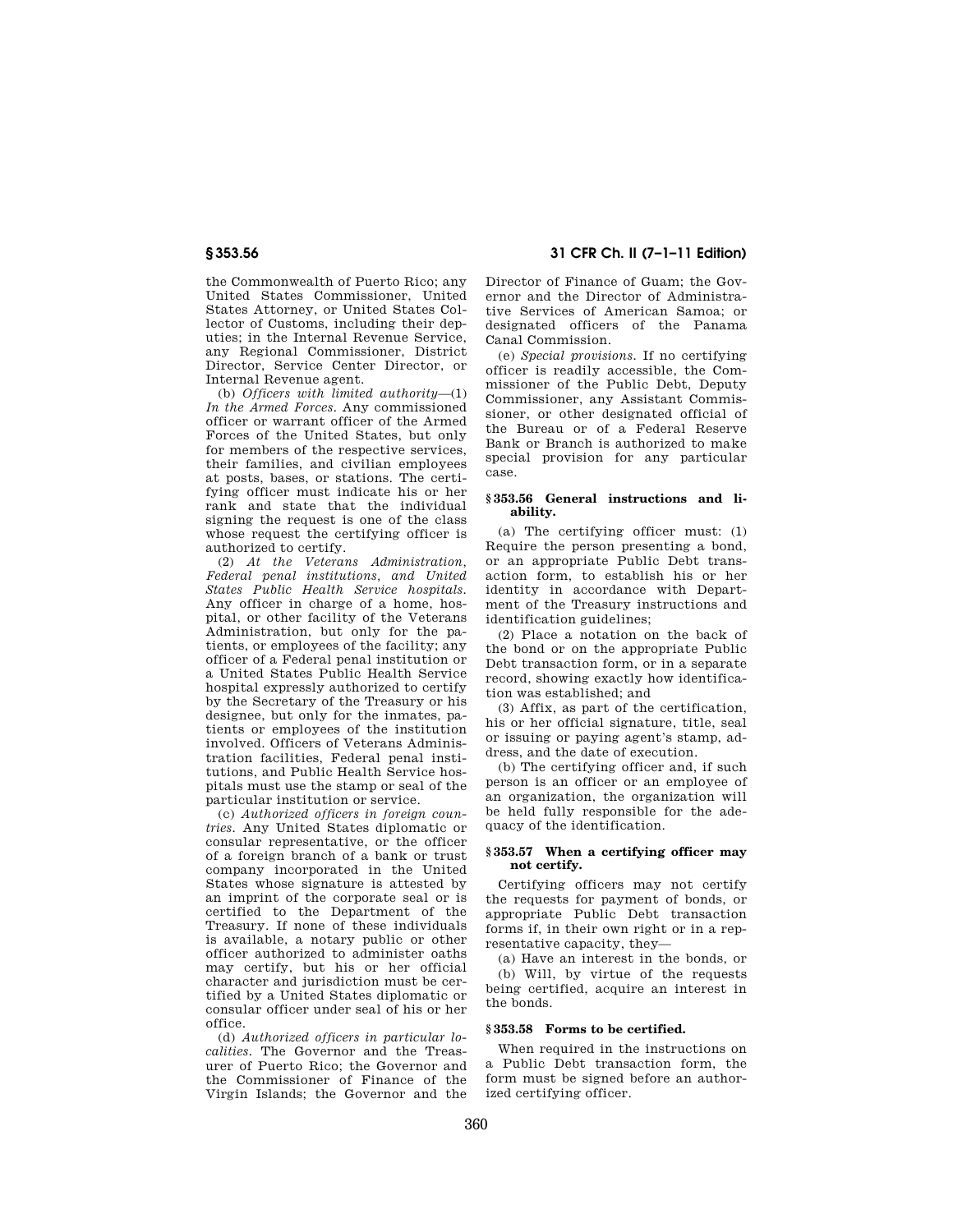# **Subpart K—Minors, Incompetents, Aged Persons, Absentees, et al.**

#### **§ 353.60 Payment to representative of an estate.**

(a) The representative of an estate of an owner who is a minor, an aged person, incompetent, absentee, et al., may receive payment upon request:

(1) If the registration shows the name and capacity of the representative;

(2) If the registration shows the capacity but not the name of the representative and the request is accompanied by appropriate evidence; or

(3) If the registration includes neither the name of the representative nor his or her capacity but the request is accompained by appropriate evidence.

(b) Appropriate evidence for paragraphs (a) (2) and (3) of this section includes a certified copy of the letters of appointment or, if the representative is not appointed by a court, other proof of qualification. Except in the case of corporate fiduciaries, the evidence must show that the appointment is in full force and be dated not more than one year prior to the presentation of the bond for payment. The request for payment appearing on the back of a bond must be signed by the representative as such, for example, ''John S. Jones, guardian (committee) of the estate of Henry W. Smith, a minor (an incompetent)''.

#### **§ 353.61 Payment after death.**

After the death of the ward, and at any time prior to the representative's discharge, the representative of the estate will be entitled to obtain payment of a bond to which the ward was solely entitled.

## **§ 353.62 Payment to minors.**

If the owner of a savings bond is a minor and the form of registration does not indicate that there is a representative of the minor's estate, payment will be made to the minor upon his or her request, provided the minor is of sufficient competency to sign the request for payment and to understand the nature of the transaction. In general, the fact that the request for payment has been signed by a minor and certified will be accepted as sufficient

proof of competency and understanding.

### **§ 353.63 Payment to a parent or other person on behalf of a minor.**

If the owner of a savings bond is a minor and the form of registration does not indicate that there is a representative of his or her estate, and if the minor is not of sufficient competency to sign the request for payment and to understand the nature of the transaction, payment will be made to either parent with whom the minor resides or to whom legal custody has been granted. If the minor does not reside with either parent, payment will be made to the person who furnishes the chief support for the minor. The request must appear on the back of the bond in one of the following forms:

(a) *Request by parent.* 

I certify that I am the mother of John C. Jones (with whom he resides) (to whom legal custody has been granted). He is years of age and is not of sufficient<br>understanding to make this request.

Mary Jones on behalf of John C. Jones

(b) *Request by other person.* 

I certify that John C. Jones does not reside with either parent and that I furnish his chief support. He is \_\_\_\_\_ years of age and is not of sufficient understanding to make this request.

Alice Brown, grandmother,

On behalf of John C. Jones

# **§ 353.64 Payment, reinvestment, or exchange—voluntary guardian of an incapacitated person.**

(a) Payment of bonds. When an adult owner of bonds is incapable of requesting payment as a result of incapacity and there is no other person legally qualified to do so, the relative, or other person, responsible for the owner's care and support may submit an application for recognition as voluntary guardian for the purpose of redeeming the owner's bonds, if the total redemption value of all of the owner's bonds does not exceed \$20,000. The redemption value of the bonds shall be determined as of the date the bonds are received, accompanied by an appropriate request for payment. If the total redemption value exceeds \$20,000, a legal representative must be appointed, as set forth in §315.60.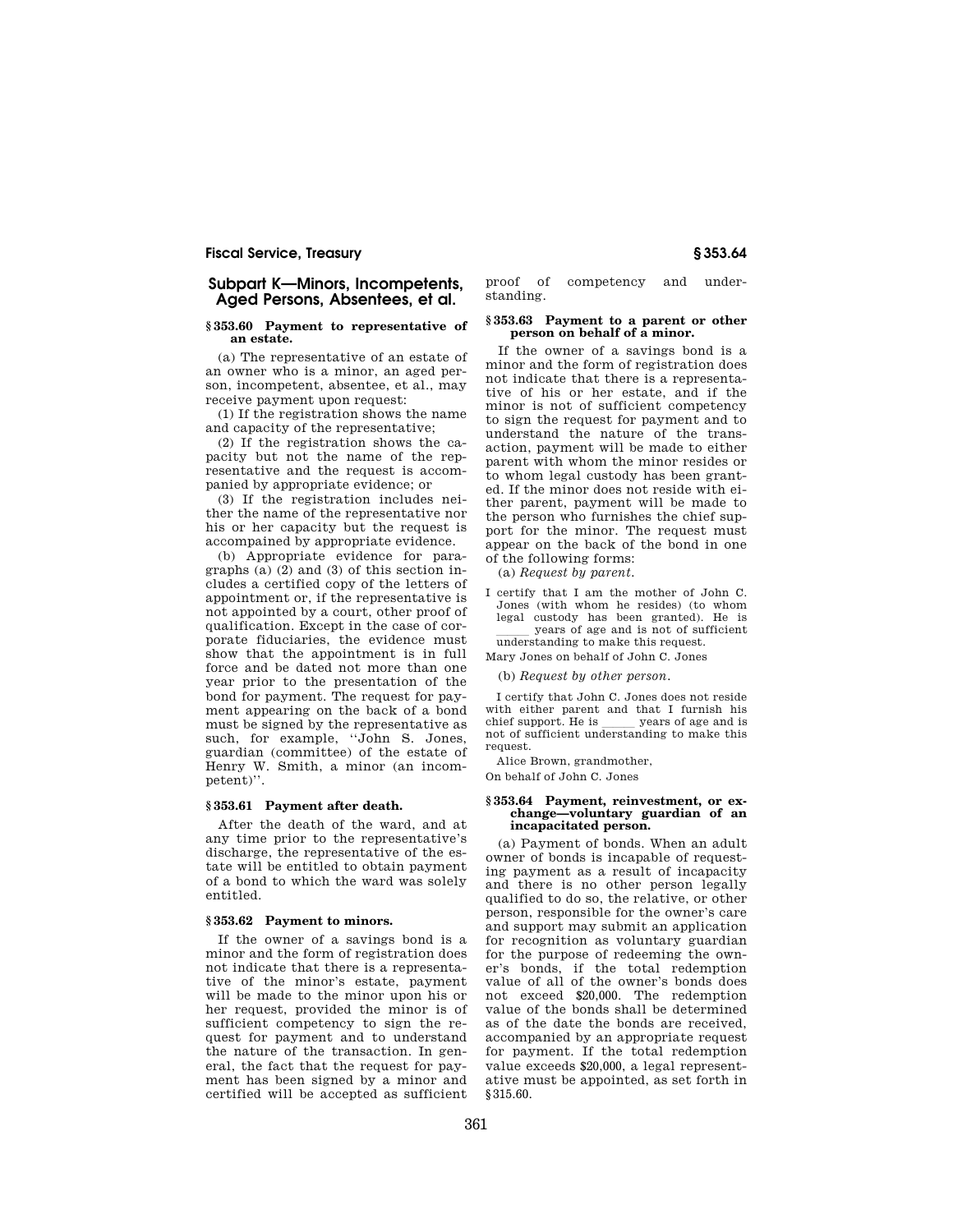(b) Reinvestment of bonds. If the bonds have finally matured and it is desired to redeem them and reinvest the proceeds in other savings bonds, the new bonds must be registered in the name of the incapacitated person, followed by words showing that he or she is under voluntary guardianship; for example, ''John Jones 123–45–6789, under voluntary guardianship''. A living coowner or beneficiary named on the matured bonds must be designated on the new bonds, unless such person furnishes a certified statement consenting to omission of his or her name. If an amount insufficient to purchase an additional bond of any authorized denomination of either series remains after the reinvestment, the voluntary guardian may furnish additional funds sufficient to purchase another bond of either series of the lowest available denomination. If additional funds are not furnished, the remaining amount will be paid to the voluntary guardian for the use and benefit of the incapacitated person.

(c) Exchange of bonds. The provisions for reinvestment of the proceeds of matured bonds are equally applicable to any authorized exchange of bonds of one series for those of another.

[57 FR 39602, Sept. 1, 1992]

## **§ 353.65 Reissue.**

A bond on which a minor or other person under legal disability is named as the owner or coowner, or in which he or she has an interest, may be reissued under the following conditions:

(a) A minor for whose estate no representative has been appointed may request reissue if the minor is of sufficient competency to sign his or her name to the request and to understand the nature of the transaction.

(b) A bond on which a minor is named as beneficiary or coowner may be reissued in the name of a custodian for the minor under a statute authorizing gifts to minor upon the request of the adult whose name appears on the bond as owner or coowner.

(c) A minor coowner for whose estate no representative has been appointed, may be named sole owner upon the request of the competent coowner.

(d) Reissue to eliminate the name of a minor or incompetent for whose es-

# **§ 353.65 31 CFR Ch. II (7–1–11 Edition)**

tate a legal representative has been appointed is permitted only if supported by evidence that a court has authorized the representative of the minor's or incompetent's estate to request the reissue. See §353.23.

Except to the extent provided in paragraphs (a) through  $(d)$  of this section. reissue will be restricted to a form of registration which does not adversely affect the existing ownership or interest of a minor who is not of sufficient understanding to make a request, or other person under legal disability. Requests for reissue should be executed by the person authorized to request payment under §§353.60 and 353.63, or the person who may request recognization as voluntary guardian under §353.64.

[44 FR 76441, Dec. 26, 1979. Redesignated at 57 FR 39602, Sept. 1, 1992]

# **Subpart L—Deceased Owner, Coowner or Beneficiary**

## **§ 353.70 General rules governing entitlement.**

The following rules govern ownership or entitlement where one or both of the persons named on a bond have died without the bond having been surrendered for payment or reissue:

(a) *Single owner bond.* If the owner of a bond registered in single ownership form has died, the bond becomes the property of that decedent's estate, and payment or reissue will be made as provided in this subpart.

(b) *Coowner bond*—(1) *One coowner deceased.* If one of the coowners named on a bond has died, the surviving coowner will be recognized as the sole and absolute owner, and payment or reissue will be made as though the bond were registered in the name of the survivor alone. Any request for reissue by the surviving coowner must be supported by proof of death of the other coowner.

(2) *Both coowners deceased.* If both coowners named on a bond have died, the bond becomes the property of the estate of the coowner who died last, and payment or reissue will be made as if the bond were registered in the name of the last deceased coowner alone. Proof of death of both coowners will be required to establish the order of death.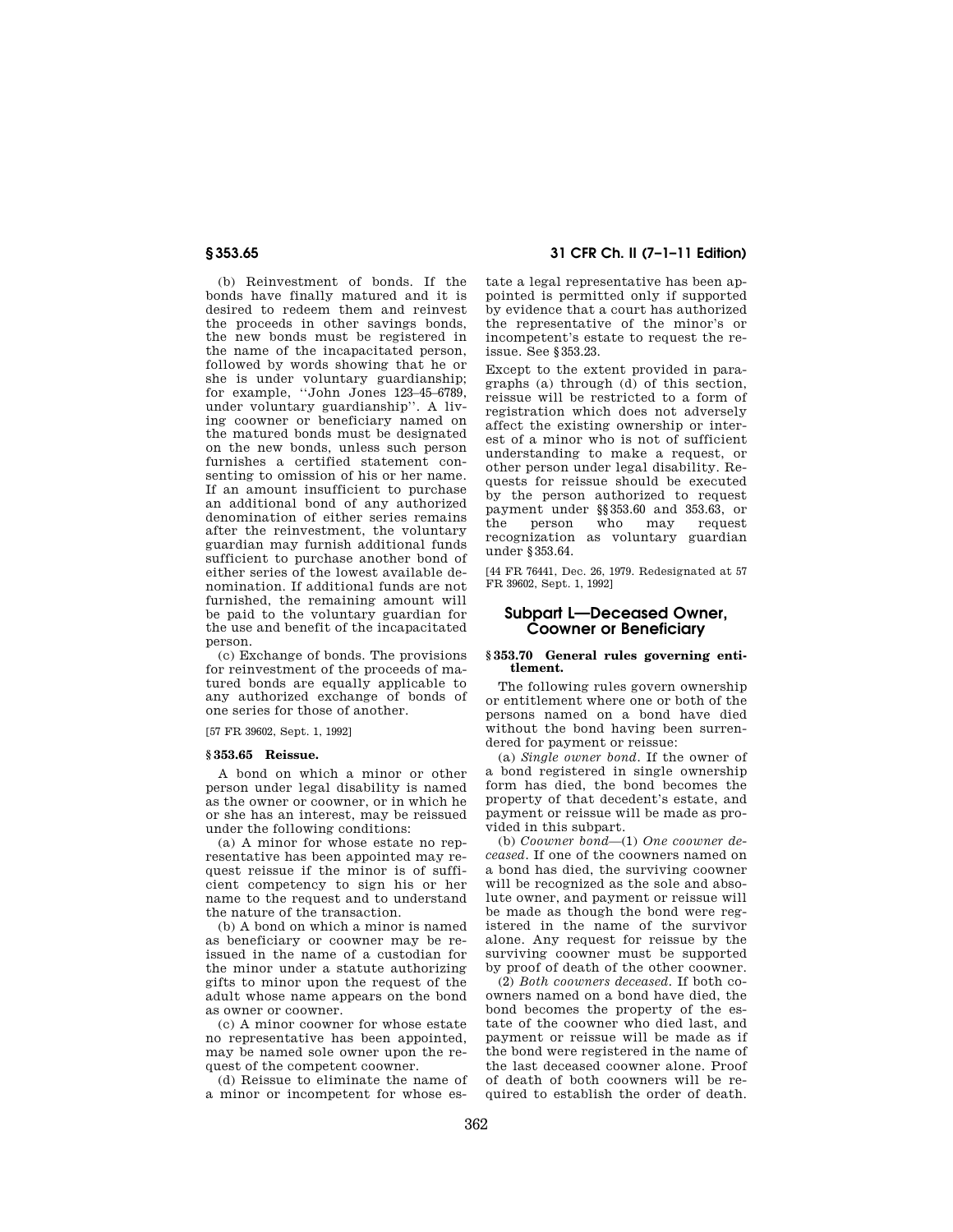(3) *Simultaneously death of both coowners.* If both coowners die under conditions where it cannot be established, either by presumption of law or otherwise, which coowner died first, the bond becomes the property of both equally, and payment or reissue will be made accordingly.

(c) *Beneficiary bond*—(1) *Owner deceased.* If the owner of a bond registered in beneficiary form has died and is survived by the beneficiary, upon proof of death of the owner, the beneficiary will be recognized as the sole and absolute owner of the bond. Payment or reissue will be made as though the bond were registered in the survivor's name alone. A request for payment or reissue by the beneficiary must be supported by proof of death of the owner.

(2) *Beneficiary deceased.* If the beneficiary's death occurs before, or simultaneously with, that of the registered owner, payment or reissue will be made as though the bond were registered in the owner's name alone. Proof of death of the owner and beneficiary is required to establish the order of death.

(d) *Nonresident aliens.* If the person who becomes entitled to a bond because of the death of an owner is an alien who is a resident of an area with respect to which the Department of the Treasury restricts or regulates the delivery of checks drawn against funds of the United States or its agencies or instrumentalities, delivery of the redemption check will not be made so long as the restriction applies. See Department of the Treasury Circular No. 655, current revision (31 CFR part 211).

#### **§ 353.71 Decedent's estate.**

(a) *Estate is being administered.* (1) A legal representative of a deceased owner's estate may request payment of savings bonds to the estate, or may distribute the savings bonds to the persons entitled.

(2) Appropriate proof of appointment for the legal representative of the estate is required. Letters of appointment must be dated not more than one year prior to the date of submission of the letters of appointment.

(b) *Estate has been settled previously.* If the estate has been settled previously through judicial proceedings, the persons entitled may request payment or reissue of savings bonds. A certified copy of the court-approved final accounting for the estate, the court's decree of distribution, or other appropriate evidence is required.

(c) *Special provisions under the law of the jurisdiction of the decedent's domicile.*  If there is no formal or regular administration and no representative of the estate is to be appointed, the person appointed to receive or distribute the assets of a decedent's estate without regular administration under applicable local law summary or small estates procedures may request payment or reissue of savings bonds. Appropriate evidence is required.

(d) *When administration is required.* If the total redemption value of the Treasury securities and undelivered payments, if any, held directly on our records that are the property of the decedent's estate is greater than \$100,000, administration of the decedent's estate will be required. The redemption value of savings bonds and the principal amount of marketable securities will be used to determine the value of securities, and will be determined as of the date of death. Administration may also be required at the discretion of the Department for any case.

(e) *Voluntary representative for small estates that are not being otherwise administered*—(1) *General.* A voluntary representative is a person qualified according to paragraph  $(e)(3)$  of this section, to redeem or distribute a decedent's savings bonds. The voluntary representative procedures are for the convenience of the Department; entitlement to the decedent's savings bonds and held payments, if any, is determined by the law of the jurisdiction in which the decedent was domiciled at the date of death. Voluntary representative procedures may be used only if:

(i) There has been no administration, no administration is contemplated, and no summary or small estate procedures under applicable local law have been used;

(ii) The total redemption value of the Treasury securities and held payments, if any, held directly on our records that are the property of the decedent's estate is \$100,000 or less as of the date of death; and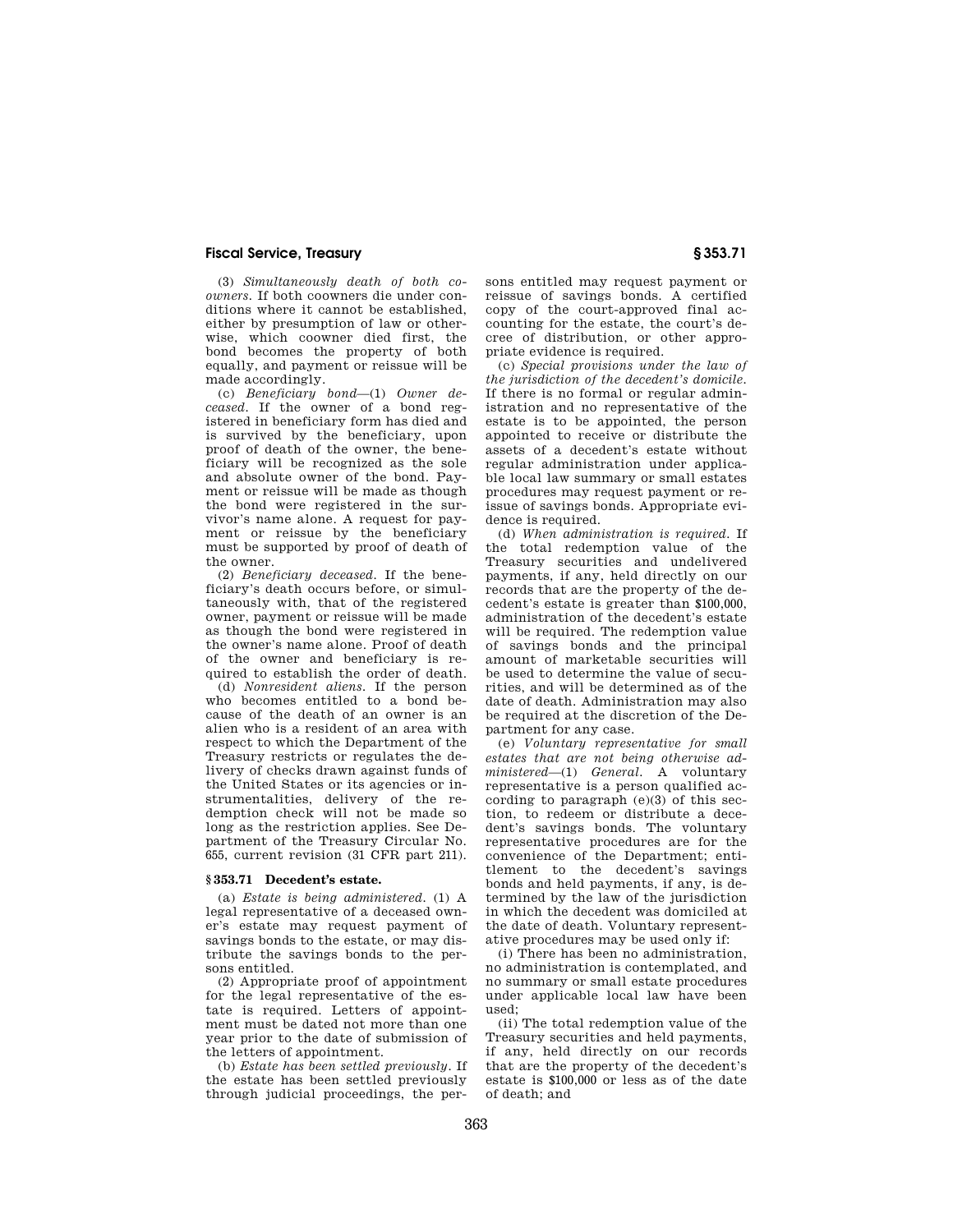(iii) There is a person eligible to serve as the voluntary representative according to paragraph  $(e)(3)$  of this section.

(2) *Authority of voluntary representative.* A voluntary representative may:

(i) Redeem the decedent's savings bonds that are eligible for redemption on behalf of the persons entitled by the law of the jurisdiction in which the decedent was domiciled at the date of death;

(ii) Distribute the decedent's savings bonds to the persons entitled by the law of the jurisdiction in which the decedent was domiciled at the date of death.

(3) *Order of precedence for voluntary representative.* An individual eighteen years of age or older may act as a voluntary representative according to the following order of precedence: A surviving spouse; if there is no surviving spouse, then a child of the decedent; if there are none of the above, then a descendant of a deceased child of the decedent; if there are none of the above, then a parent of the decedent; if there are none of the above, then a brother or sister of the decedent; if there are none of the above, then a descendant of a deceased brother or sister of the decedent; if there are none of the above, then a next of kin of the decedent, as determined by the law of the jurisdiction in which the decedent was domiciled at the date of death. As used in this order of precedence, child means a natural or adopted child of the decedent.

(4) *Liability.* By serving, the voluntary representative warrants that the distribution of payments or savings bonds is to the persons entitled by the law of the jurisdiction in which the decedent was domiciled at the date of death. The United States is not liable to any person for the improper distribution of payments or securities. Upon payment or transfer of the securities at the request of the voluntary representative, the United States is released to the same extent as if it had paid or delivered to a representative of the estate appointed pursuant to the law of the jurisdiction in which the decedent was domiciled at the date of death. The voluntary representative shall indemnify and hold harmless the

**§ 353.72 31 CFR Ch. II (7–1–11 Edition)** 

United States and all creditors and persons entitled to the estate of the decedent. The amount of the indemnification is limited to an amount no greater than the value received by the voluntary representative.

(f) *Creditor.* If there has been no administration, no administration is contemplated, no summary or small estate procedures under applicable local law have been used, and there is no person eligible to serve as a voluntary representative pursuant to paragraph (e) of this section, then a creditor may make a claim for the amount of the debt, providing the debt has not been barred by applicable local law.

[70 FR 57430, Sept. 30, 2005]

**§ 353.72 [Reserved]** 

# **Subpart M—Fiduciaries**

#### **§ 353.75 Payment or reissue during the existence of the fiduciary estate.**

(a) *Payment or reissue before maturity*—(1) *Request from the fiduciary named in the registration.* A request for reissue or payment prior to maturity must be signed by all of the fiduciaries unless by statute, decree of court, or the terms of the governing instrument, any lesser number may properly execute the request. If the fiduciaries named in the registration are still acting, no further evidence will be required. In other cases, evidence to support the request will be required, as specified:

(i) *Fiduciaries by title only.* If the bond is registered only in the titles, without the names, of fiduciaries not acting as a board, satisfactory evidence of their incumbency must be furnished, except in the case of bonds registered in the title of public officers as trustees.

(ii) *Boards, committees, commission, etc.*  If a bond is registered in the name of a governing body which is empowered to act as a unit, and which holds title to the property of a religious, educational, charitable or nonprofit organization or a public corporation, the request should be signed in the name of the body by an authorized person. Ordinarily, a signed and certified request will be accepted without further evidence.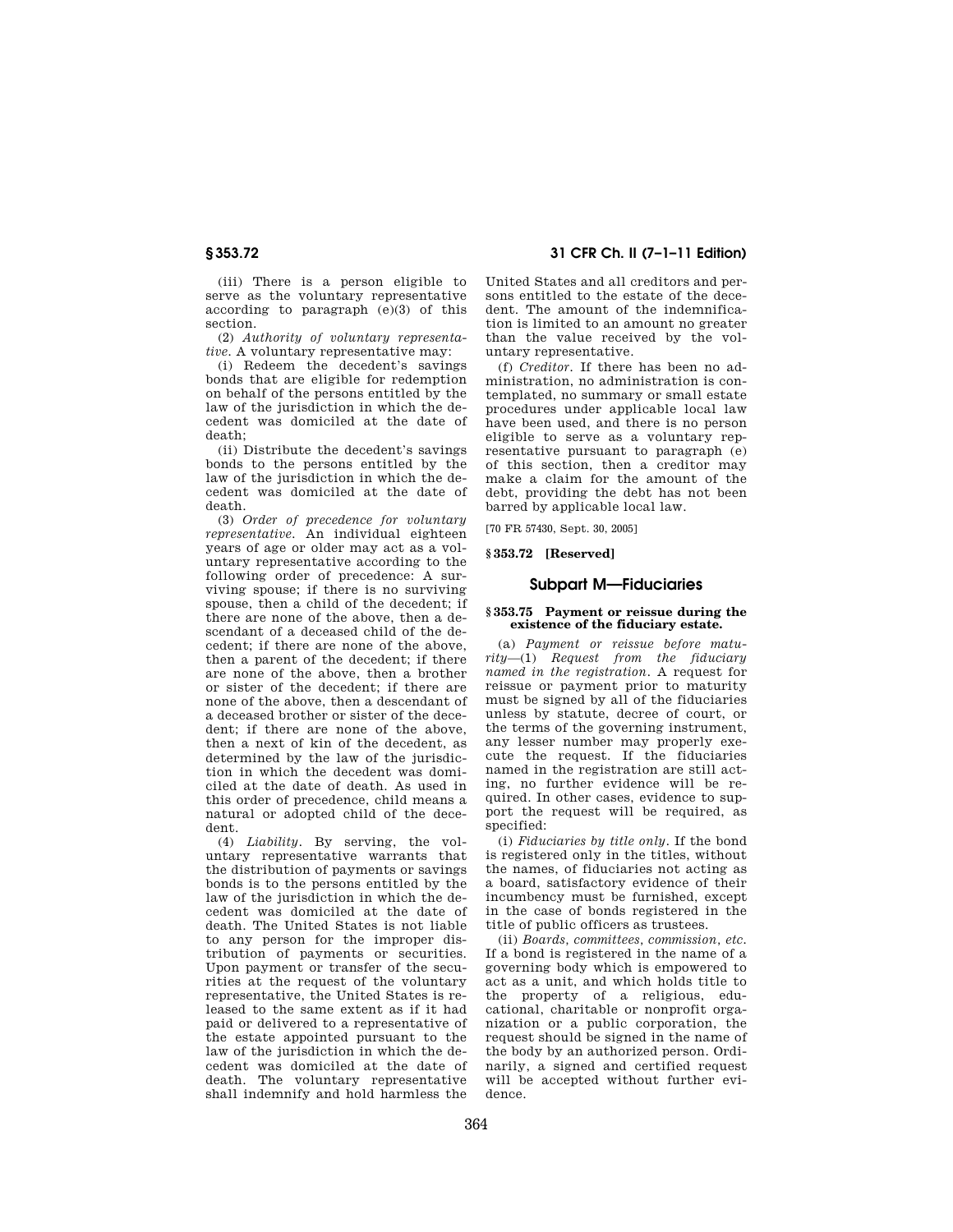(iii) *Corporate fiduciaries.* If a bond is registered in the name of a public or private corporation or a governmental body as fiduciary, the request must be signed by an authorized officer in the name of the organization as fiduciary. Ordinarily, a signed and certified request will be accepted without further evidence.

(2) *Trustee of a common trust fund.* A bond held by a financial institution in a fiduciary capacity may be reissued in the name of the institution as trustee of its common trust fund to the extent that participation in the common trust fund is authorized by law or regulation. The request for reissue should be executed by the institution and any cofiduciary.

(3) *Successor fiduciary.* If the fiduciary in whose name the bond is registered has been replaced by another fiduciary, satisfactory evidence of successorship must be furnished.

(b) *Payment at or after final maturity.*  At or after final maturity, a request for payment signed by any one or more of the fiduciaries will be accepted. Payment will be made by check drawn as the bond is registered.

#### **§ 353.76 Payment or reissue after termination of the fiduciary estate.**

A bond registered in the name or title of a fiduciary may be paid or reissued to the person who has become entitled by reason of the termination of a fiduciary estate. Requests for reissue made by a fiduciary pursuant to the termination of a fiduciary estate should be made on the appropriate form. Requests for payment or reissue by other than the fiduciary must be accompanied by evidence to show that the person has become entitled in accordance with applicable State law or otherwise. When two or more persons have become entitled, the request for payment or reissue must be signed by each of them.

#### **§ 353.77 Exchanges by fiduciaries.**

Fiduciaries are authorized to request an exchange of bonds of one series for those of another, pursuant to any applicable Department of the Treasury offering. A living coowner of beneficiary named on the bonds submitted

in exchange may be retained in the same capacity on the new bonds.

# Subpart N—Private Organizations<br>**Corporations, Associations**, **(Corporations, Associations, Partnerships, et cetera) and Governmental Agencies, Units and Officers**

#### **§ 353.80 Payment to corporations or unincorporated associations.**

A bond registered in the name of a private corporation or an unincorporated association will be paid to the corporation or unincorporated association upon a request for payment on its behalf by an authorized officer. The signature to the request should be in the form, for example, ''The Jones Coal Company, a corporation, by John Jones, President'', or ''The Lotus Club, an unincorporated association, by William A. Smith, Treasurer''. A request for payment so signed and certified will ordinarily be accepted without further evidence of the officer's authority.

## **§ 353.81 Payment to partnerships.**

A bond registered in the name of an existing partnership will be paid upon a request for payment signed by a general partner. The signature to the request should be in the form, for example, ''Smith and Jones, a partnership, by John Jones, a general partner''. A request for payment so signed and certified will ordinarily be accepted as sufficient evidence that the partnership is still in existence and that the person signing the request is authorized.

#### **§ 353.82 Reissue or payment to succes**of corporations, **porated associations, or partnerships.**

A bond registered in the name of a private corporation, an unincorporated association, or a partnership which has been succeeded by another corporation, unincorporated association, or partnership by operation of law or otherwise, in any manner whereby the business or activities of the original organization are continued without substantial change, will be paid to or reissued in the name of the succeeding organization upon appropriate request on its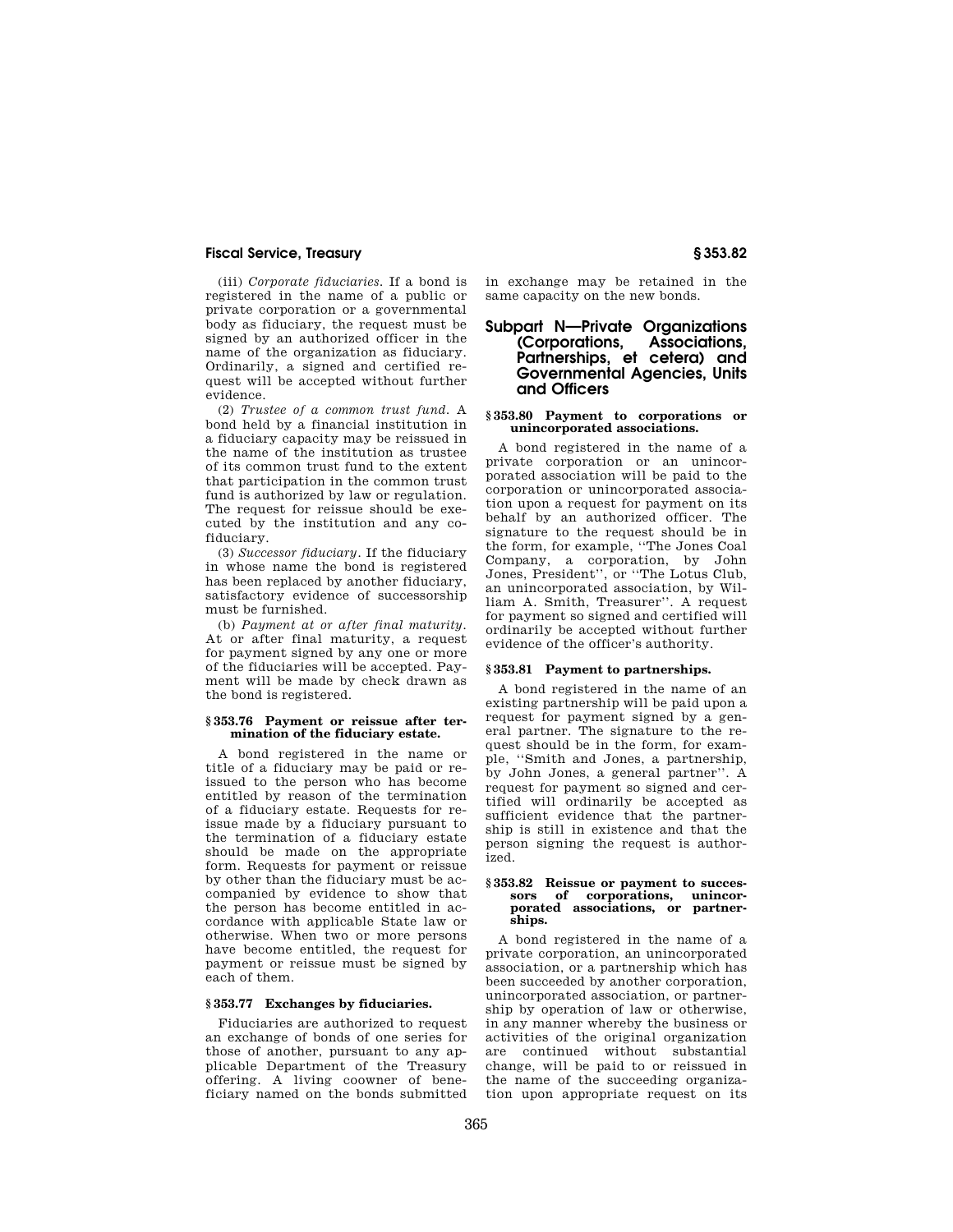behalf, supported by satisfactory evidence of successorship. The appropriate form should be used.

#### **§ 353.83 Reissue or payment on dissolution of corporation or partnership.**

(a) *Corporations.* A bond registered in the name of a private corporation which is in the process of dissolution will be paid to the authorized representative of the corporation upon a request for payment, supported by satisfactory evidence of the representative's authority. At the termination of dissolution proceedings, the bond may be reissued upon the request of the authorized representative in the names of those persons, other than creditors, entitled to the assets of the corporation, to the extent of their respective interests. Proof will be required that all statutory provisions governing the dissolution of the corporation have been complied with and that the persons in whose names reissue is requested are entitled and have agreed to the reissue. If the dissolution proceedings are under the direction of a court, a certified copy of an order of the court, showing the authority of the representative to make the distribution requested must be furnished.

(b) *Partnerships.* A bond registered in the name of a partnership which has been dissolved by death or withdrawal of a partner, or in any other manner:

(1) Will be paid upon a request for payment by any partner or partners authorized by law to act on behalf of the dissolved partnership, or

(2) Will be paid to or reissued in the names of the persons entitled as the result of such dissolution to the extent of their respective interests, except that reissue will not be made in the names of creditors. The request must be supported by satisfactory evidence of entitlement, including proof that the debts of the partnership have been paid or properly provided for. The appropriate form should be used.

#### **§ 353.84 Payment to certain institutions.**

A bond registered in the name of a church, hospital, home, school, or similar institution, without reference in the registration to the manner in

# **§ 353.83 31 CFR Ch. II (7–1–11 Edition)**

which it is organized or governed or to the manner in which title to its property is held, will be paid upon a request for payment signed on behalf of such institution by an authorized representative. A request for payment signed by a pastor of a church, superintendent of a hospital, president of a college, or by any official generally recognized as having authority to conduct the financial affairs of the particular institution will ordinarily be accepted without further proof of authority. The signature to the request should be in the form, for example, ''Shriners' Hospital for Crippled Children, St. Louis, MO, by William A. Smith, Superintendent'', or ''St. Mary's Roman Catholic Church, Albany, NY, by the Rev. John Smyth, Pastor''.

#### **§ 353.85 Reissue in name of trustee or agent for reinvestment purposes.**

A bond registered in the name of a religious, educational, charitable or nonprofit organization, whether or not incorporated, may be reissued in the name of a financial institution, or an individual, as trustee or agent. There must be an agreement between the organization and the trustee or agent holding funds of the organization, in whole or in part, for the purpose of investing and reinvesting the principal and paying the income to the organization. Reissue should be requested on behalf of the organization by an authorized officer using the appropriate form.

#### **§ 353.86 Reissue upon termination of investment agency.**

A bond registered in the name of a financial institution, or individual, as agent for investment purposes only, under an agreement with a religious, an educational, a charitable, or a nonprofit organization, may be reissued in the name of the organization upon termination of the agency. The former agent should request such reissue and should certify that the organization is entitled by reason of the termination of the agency. If such request and certification are not obtainable, the bond will be reissued in the name of the organization upon its own request, supported by satisfactory evidence of the